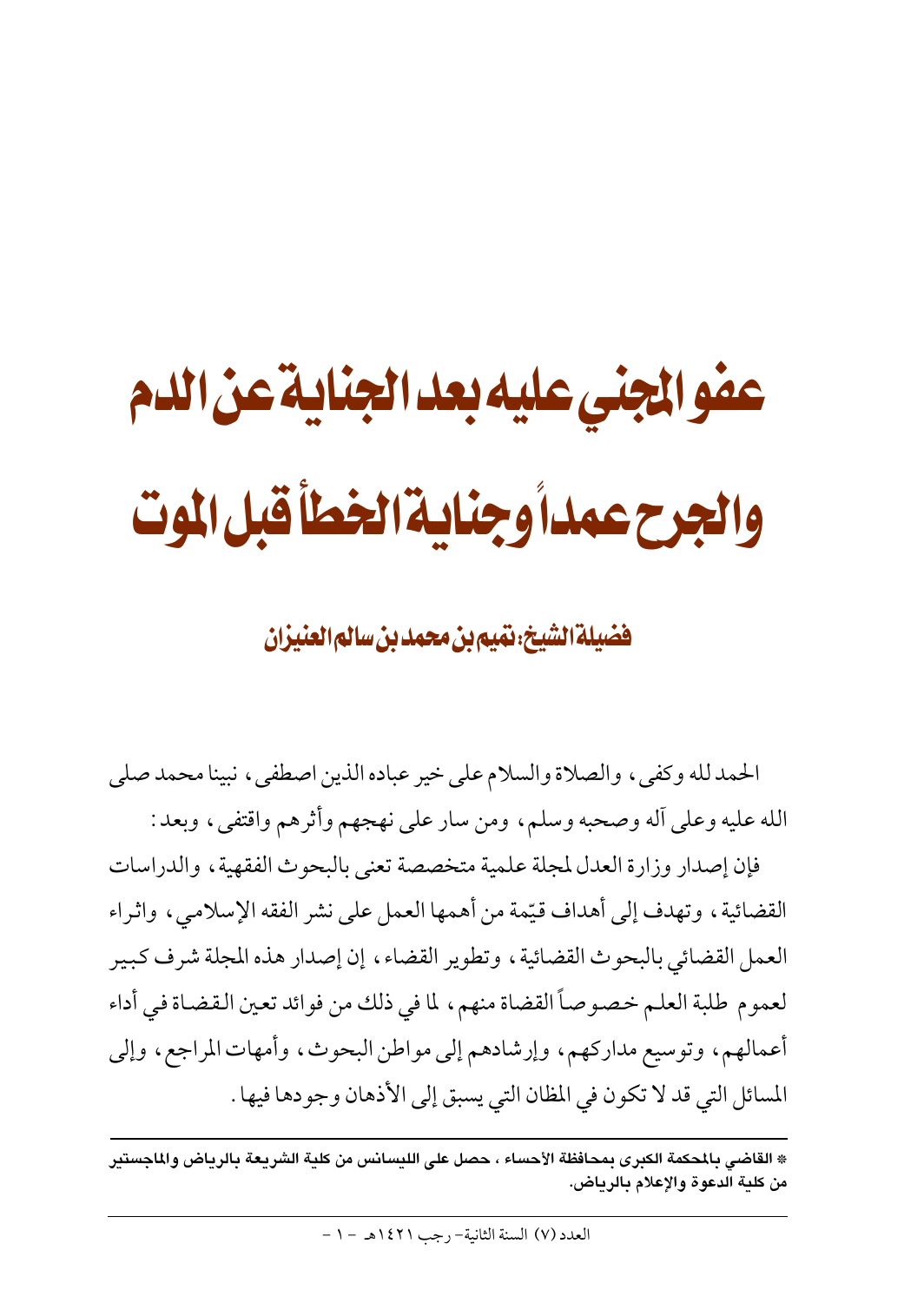ومن هذا المنطلق أحببت المشاركة في هذه المجلة ببحث مختصر في «عفو المجنى عليه بعد الجناية عن الدم والجرح عمداً وجناية الخطأ قبل الموت» وقسمته إلى تمهيد وخمسة مباحث:

١ ـ التمهيد . تنالوت فيه : تعريف العفو ، وحكمه ، وفضله ، وشرط الإحسان في العفو ، وشروط العافي .

٢ ـ المبحث الأول : عفو المجني عليه عمداً عن قود نفسه قبل الموت . ٣ ـ البحث الثاني : عفو المجني عليه عمداً فيما دون النفس عن القود فيه قبل الموت . ٤ ـ المبحث الثالث : القصاص من القاتل لعافي عنه فيما دون النفس . ٥ ـ المبحث الرابع : عفو المجنى عليه عن جناية الخطأ قبل الموت . ٦ ـ المبحث الخامس : صلح المجنى عليه عمداً أو خطأ عن الدم والجرح قبل الموت . وكانت الغاية من هذا البحث : التوصل إلى القول الصحيح في هل تحدث دية الخطأ على ملك الميت فتكون من جملة تركته ويصلح عفوه عنها قبل الموت أو لا؟ وإذا كان هذا هو القول الصحيح، فما مقدار ما يجوز فيه العفو ، ومن أين يتم إخراجه ، أمن التركة كلها بما فيها الدية أم يسقط عن الجاني أو العاقلة من الدية لحصول العفو غالباً عن هده الجناية قبل الموت فيظن بعض الأولياء سقوط كامل الدية بمجرد هذا العفو ، حتى ولو كان المجنى عليه مريضاً مرض الموت فتضيع حقوق القاصرين ومن في حكمهم بالسكوت عن المطالبة، أو أنها لا تسقط جميعها أو بعضها لكون الميت عفا وهو صاحب فراش، أو يظن الجاني ذلك أيضاً .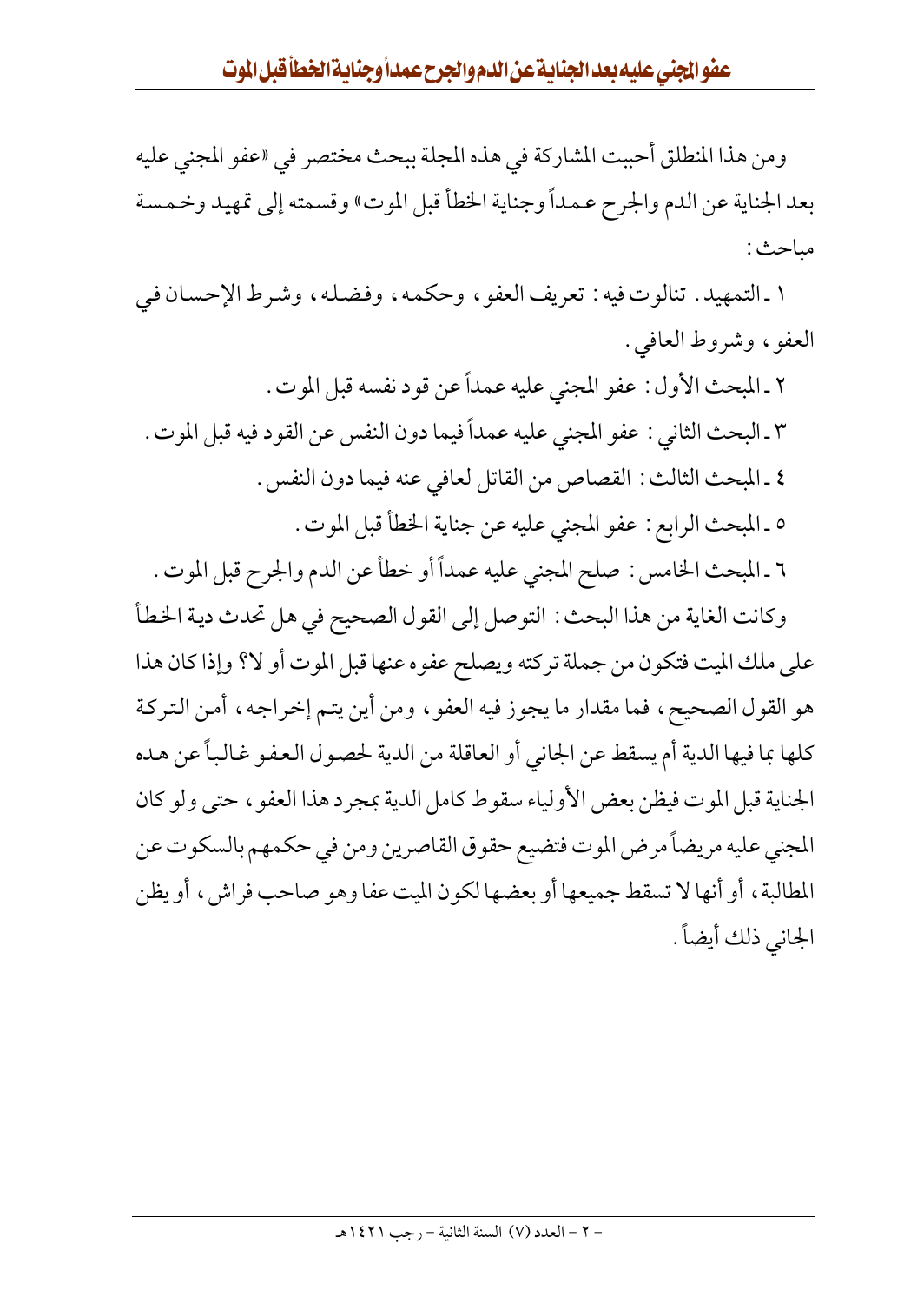#### تمهيد

#### ١ ـ تعريف العفو:

العفو في اللغة يطلق على معان كثيرة، منها المعروف، والإعطاء، وترك الحق، والفضل، والكثرة، قال ابن الأعرابي : عفا يعفو إذا أعطي، وعفا يعفو إذا ترك حقاً، وعفا القوم كثروا، وفي التنزيل ﴿ حَتَّىٓ عَفَوْا﴾(١) أي كثروا . (٢)

وأما في اصطلاح الفقهاء، فبمعنى المحو والتجاوز والاسقاط(٣)، قال ابن عباس رضي الله عنهما : العفو : «أن يقبل في العمد الدية» رواه البخاري وغيره . (٤)

۲ ـ حکمه وفضله:

العفو عن القصاص مستحب، وأجمع أهل العلم على جوازه، بل هو أفضل(٥) لقوله تعالى : ﴿ وَأَن تَعْفُوا أَقْرَبُ لِلتَّقْوَىَ﴾ (٦) . وقوله تعالى : ﴿ فَمَنْ عَفَىَ لَهُ منْ أَخِيه شَيْءٌ فَاتّبَاعٌ بالْمَعْرُوف وَأَدَاءَ إِلَيْه بِإِحْسَانٍ ﴾(٧) وقولـه تـعـالـي : ﴿ وَالْجَرُوحَ قصَاصٌ فَمَن تَصَدَّقَ به فَهُوَ كَفَّارَةٌ لَّهُ ﴾(٨) ولحديث أبي هريرة رضي الله عنه أن النبي ﷺ قال : «ما عفا رجل عن مظلمة إلا زاده الله بها عزاً» رواه أحمد والترمذي وصحه(٩) وحديث أنس بن مالك رضي الله عنه قال : «ما رفع إلى رسول الله صلى الله عليه وسلم أمر فيه القصاص إلا أمر فيه بالعفوِ» رواه الخمسة إلا الترمذي . (١٠)

(١) سورة الأعراف آية ٩٥. (٢) لسان العرب ــ ابن منظور ــ ٧٤/١٥ ــ ٧٥، تفسير الطبري ٨/٦. (٣) كشاف القناع ٤٣/٥ وشرح منتهي الإرادات ٢٨٨/٣. (٤) البخاري ٢٤٩٨ / ٦٨٨١ والنسائي ٣٦/٨ والدرقطني ٨٦/٣ والبيهقي ٥١/٨. (٥) الكافي ابن قدامة ٥ / ١٨٣ معونة أولى النهي شرح المنتهي ٢٩١/١٠ وشرح الزركشي ١٠٥/ ١٠٥ والمغني ١١/ ۰۵۸۰. (٦) البقرة آية ٢٣٧. (٧) البقرة ١٧٨. (۸) المائدة ٤٥. (۹) جامع الترمذي ٢٢/٤ه ومسند أحمد ٢٣٥/٢. (١٠ ) أبو داود ٢ /٤٧٨ والنسائي ٣٥/٨ وابن ماجة ٢ /٨٩٨ وأحمد ٢ /٢١٣ قال الشوكاني في نيل الأوطار ٧ / ۳۲ واسناده لا بأس به.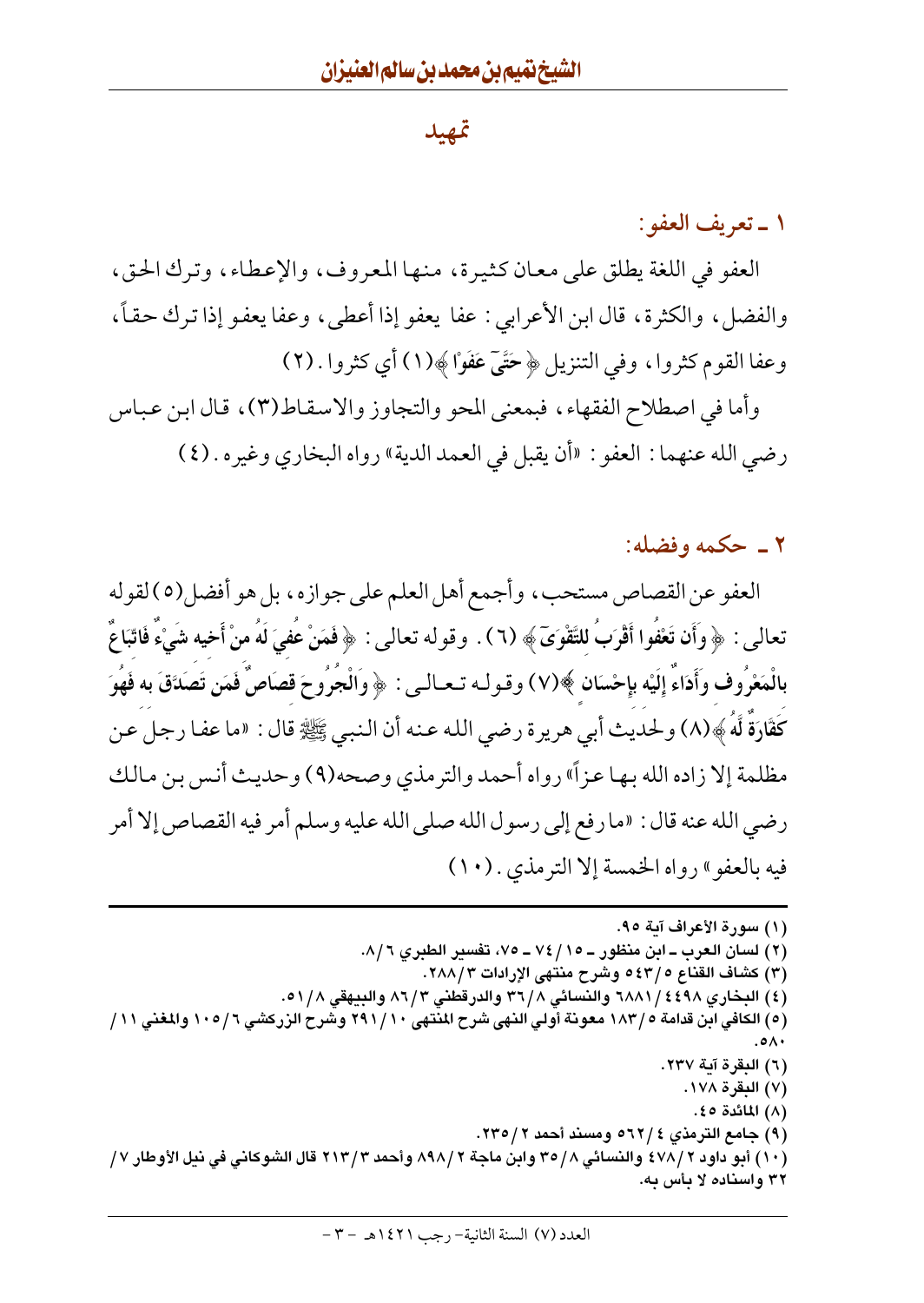إلى غير ذلك من الآيات والأحاديث التي ترغب في العفو وتحث عليه .

فمن رحمة الله بأمة محمد صلى الله عليه وسلم أن خيرها بين القصاص والدية والعفو قال تعالى : ﴿ ذَلِكَ تَخْفِيفٌ مّنِ رَّبِّكُمْ وَرَحْمَةً﴾(١١) أما اليهو د فقد كتب عليهم القصاص وحرم عليهم العفو وأخذ الدية ، وأما النصاري فقد كتب عليهم الدية وحرم عليهم القصاص، وقيل حرم عليهم القصاص والدية وكتب عليه العفو . (١٢)

#### ٣ ـ شرط الإحسان في العفو:

العافي محسن بشرط ألا يحصل بالعفو ضرر ، وإلا كان العافي ظالمًا . قال الشيخ تقى الدين ـ رحمه الله ـ : استيفاء الإنسان حقه من الدم عدل . والعفو إحسان ، والإحسان هنا أفضل، لكن هذا الإحسان لا يكون إحساناً إلا بعد العدل، وهو ألا يحصل بالعفو ضرر، فإذا حصل به ضرر كان ظلماً من العافي إما لنفسه وإما لغيره فلا يشرع» . ا . هـ . (١٣) قال المرداوي في الإنصاف: «وهذا عين الصواب» . (١٤)

وقال فضيلة الشيخ محمد بن صالح العثيمين إن في قوله تعالى : ﴿ وَاللَّهُ يُحبُّ المُعْسنينَ﴾(١٥) إشارة إلى أن العفو لا يمدح إلا إذا كان من الإحسان، وذلك بأن يقع مو قعه ويكون إصلاحاً، فما العفو الذي تز داد به جريمة المعتدي فليس بمحمو د ولا بمأجو ر عليه. ١. هـ. (١٦)

## ٤ ـ شروط صحة العفو : قال شيخ الإسلام ابن تيمية ـ رحمه الله ـ : «مطالبة المقتول بالقصاص توجب تحتمه فلا يتمكن الورثة بعد ذلك من العفو "ا . هـ(١٧) وذكر الفقهاء شروطاً في العافي عن القصاص

(١١) البقرة ١٧٨. (١٢) حاشية الروض المربع، العنقري ٢٦٩/٣، وشرح الزركشي ١١٠/٦. (١٣) الإنصاف ٢/١٠. (١٤) المصدر السابق. (١٥) آل عمران ١٣٤. (١٦) مجالس شهر رمضان ص ٢٢٧. (١٧) قواعد ابن رجب ق ١٤٤.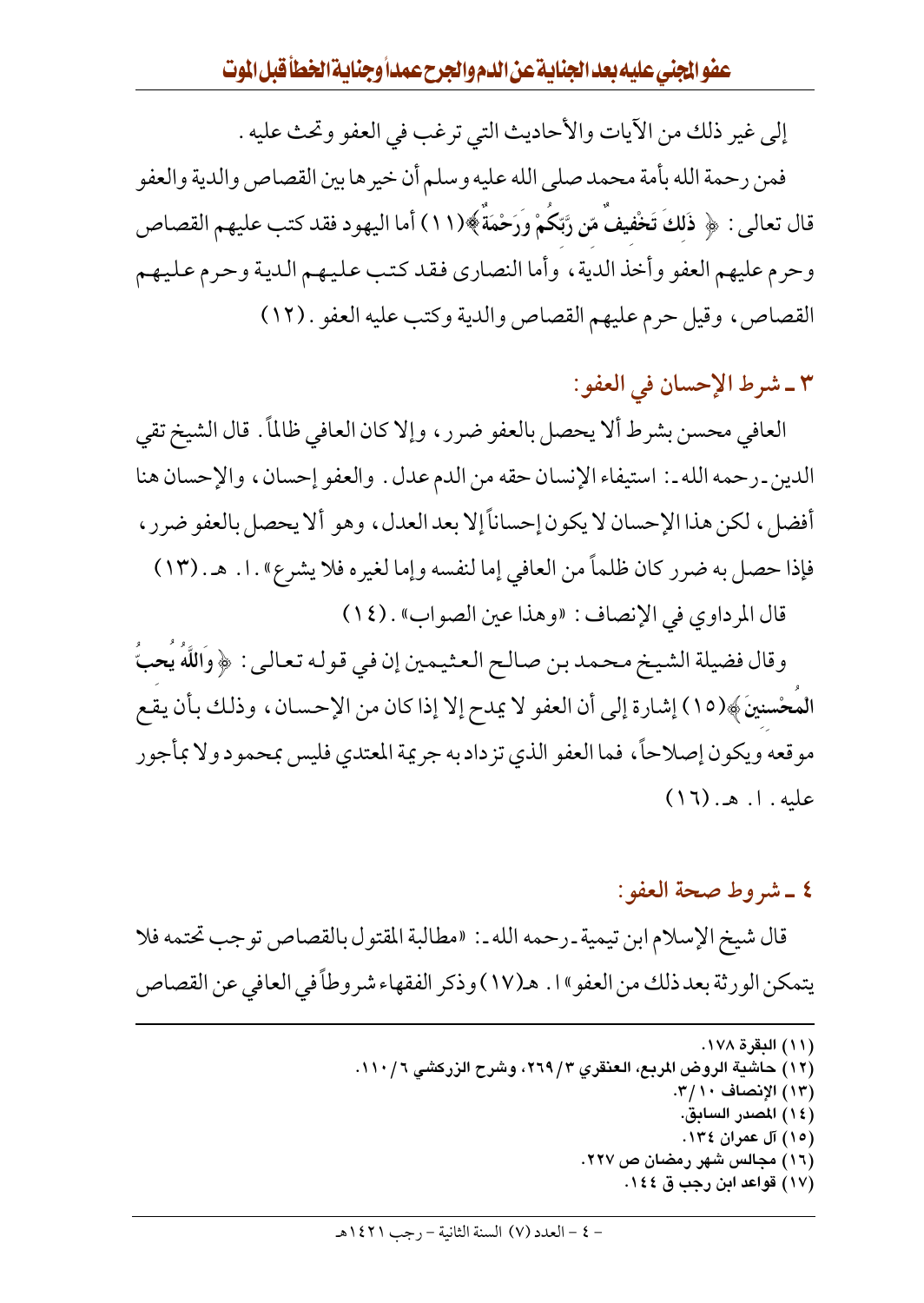فلا يصح عفوه إلا بعد توفرها وهي : ١ ـ أن يكون العافي بالغاً . ٢ ـ أن يكون عاقلاً . ٣ ـ أن يكون مختاراً . ٤ ـ أن يكون هو صاحب الحق أي المالك للقصاص .

# المحث الأول عفو المجنى عليه عمداً عن قود نفسه «دمه» قبل الموت

إذا عفا المجنى عليه عمداً عن دمه قبل موته :

فإن كان عفو قبل الجناية عليه كأن قال للجاني : «إن قتلتني ابرأتك من دمي»، أو قال : «اقتلني» ففعل فمات المجنى عليه فقد اختلف أهل العلم ـ رحمهم الله ـ في إذنه بذلك : هل يسقط القصاص أو لا؟ على قولين . (١٩)

ولا حاجة تدعو إلى بيان الأدلة والترجيح لعدم صلة ذلك بالبحث .

أما إن كان عفوه بعد الجناية عليه ، فقد اختلف الفقهاء أيضاً في صحة عفوه عن دمه على قولين :

القول الأول:

ذهب الأئمة أبو حنيفة ومالك وأحمد والشافعي في قول وطاوس والحسن وقتادة والأوزاعي والشعبي إلى صحة عفوه فليس للأولياء المطالبة بالقصاص(٢٠) واستدلوا بما یلی :

١ ـ قوله تعالـى : ﴿ وَالْجُرُوحَ قصَاصٌ فَمَن تَصَدَّقَ به فَهُوَ كَفَّارَةٌ لَّهُ ﴾(٢١) فقد أجمع

- (١٨) بدائع الصنائع ٢٤٦/٧ ومغني المحتاج ٤٩/٤ ـ ٥٠. (١٩) بدائع الصنائع ١٣٦/٧، مغنى المحتاج ١٠/٤، مواهب الجليل ٢٩٧/٨، المحلي١٠/ ٤٧١. (٢٠) كشاف القناع ٥٤٦/٥، الشرح الكبير ٢٠٢/٥، بداية المجتهد، المحلي ١٠/٢٨٦.
	- (٢١) المائدة ٥٤.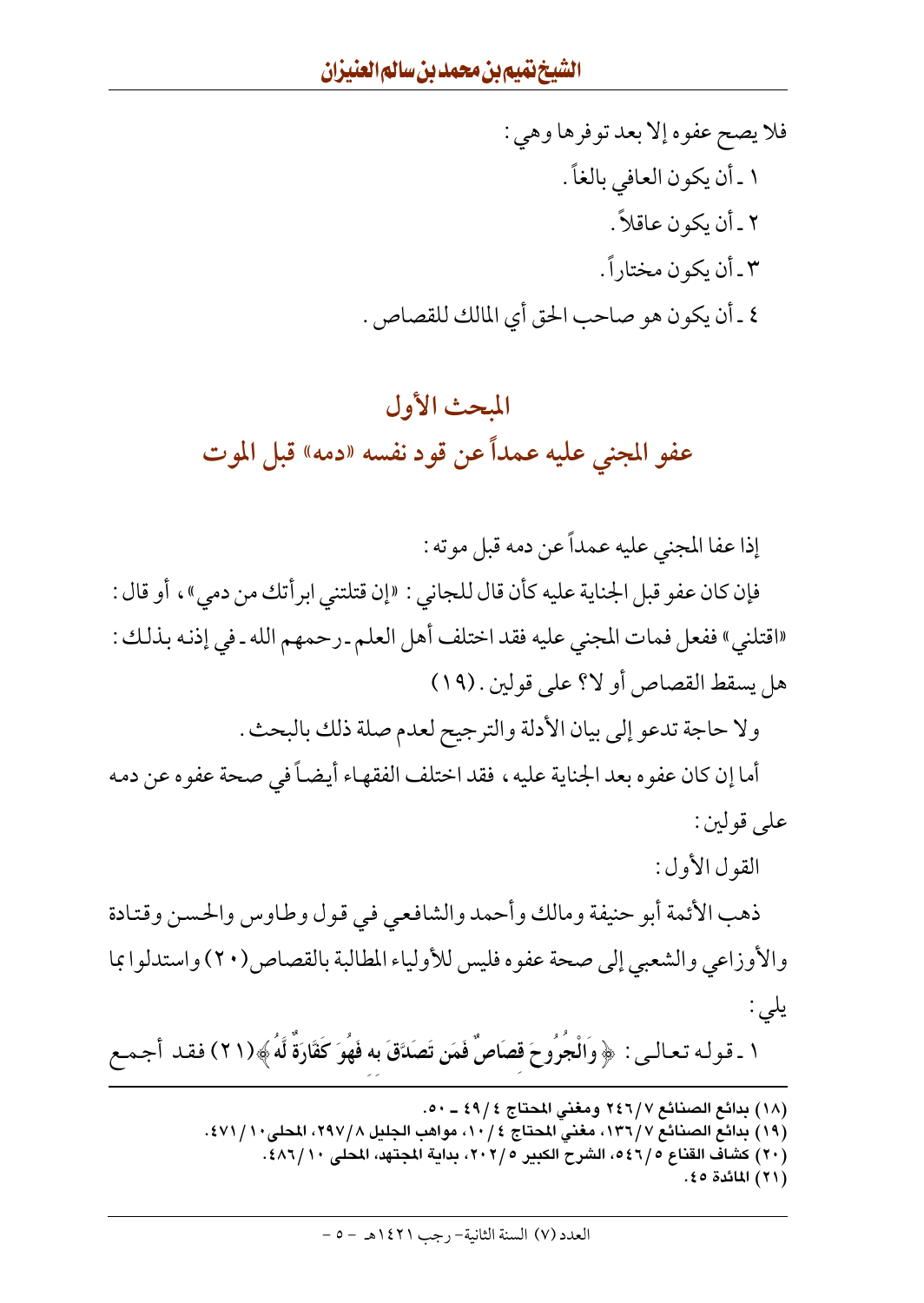العلماء ـ رحمهم الله ـ على أن المراد بالمتصدق في هذه الآية أنه هو المقتول يتصدق بدمه. (٢٢)

٢ ـ قوله تعالـى : ﴿ وَجَزَاءُ سَيِّئَةَ سَيِّئَةٌ مَّثْلُهَا فَمَنْ عَفَا وأَصْلَحَ فَأَجْرُهُ عَلَى اللَّه ﴾(٢٣) ، ففي هذه الآية عموم يدخل فيها العفو عن النفس وعما دونها، وكذا عفو الولي . (٢٤)

٣ ـ حديث قتادة أن عروة بن مسعود الثقفي رضي الله عنهما دعا قومه إلى الله ورسوله ، فرماه رجل منهم بسهم فمات، فعفا عنه فدفع ذلك إلى رسول الله ﷺ، فأجاز عفوه، وقال هو كصاحب ياسين . (٢٥)

٤ ـ حديث عدي بن ثابت قال رجل من أصحاب رسول الله صلى الله عليه وسلم سمعت النبي صلى الله عليه وسلم يقول : «من تصدق بدم فما دونه كان كفارة له من يوم ولد إلى يوم تصدق به»(٢٦) ففي هذا الحديث عموم كالآية السابقة .

٥ ـ عن أبي بكر بن حفص قال كان بين قوم من بني عدي وبين حي من الأحياء قتال ورمي بالحجارة وضرب بالنعال، فأصيب غلام من أل عمر ، فأتى على نفسه، فلما كان قبل خروج نفسه، قال إن عفوت رجاء الثواب والإصلاح بين قومي، فأجازه ابن عمر رضي الله عنهما، وهذا حكم من ابن عمر رضي الله عنهما بحضرة الصحابة رضي الله عنهم ولا يعرف لهم مخالف . (٢٧)

٦ ـ وجود سبب القتل وهو الجرح المفضى إلى فوات الحياة ، والسبب المفضى إلى الشيء يقوم مقامه في أصول الشرع كالنوم مع الحدث والنكاح مع الوطء وغير ذلك، ولأنه إذا وجد سبب وجود القتل كان العفو تعجيل الحكم بعد وجود سببه وأنه جائز كالتكفير بعد الجرح قبل الموت في قتل الخطأ . (٢٨)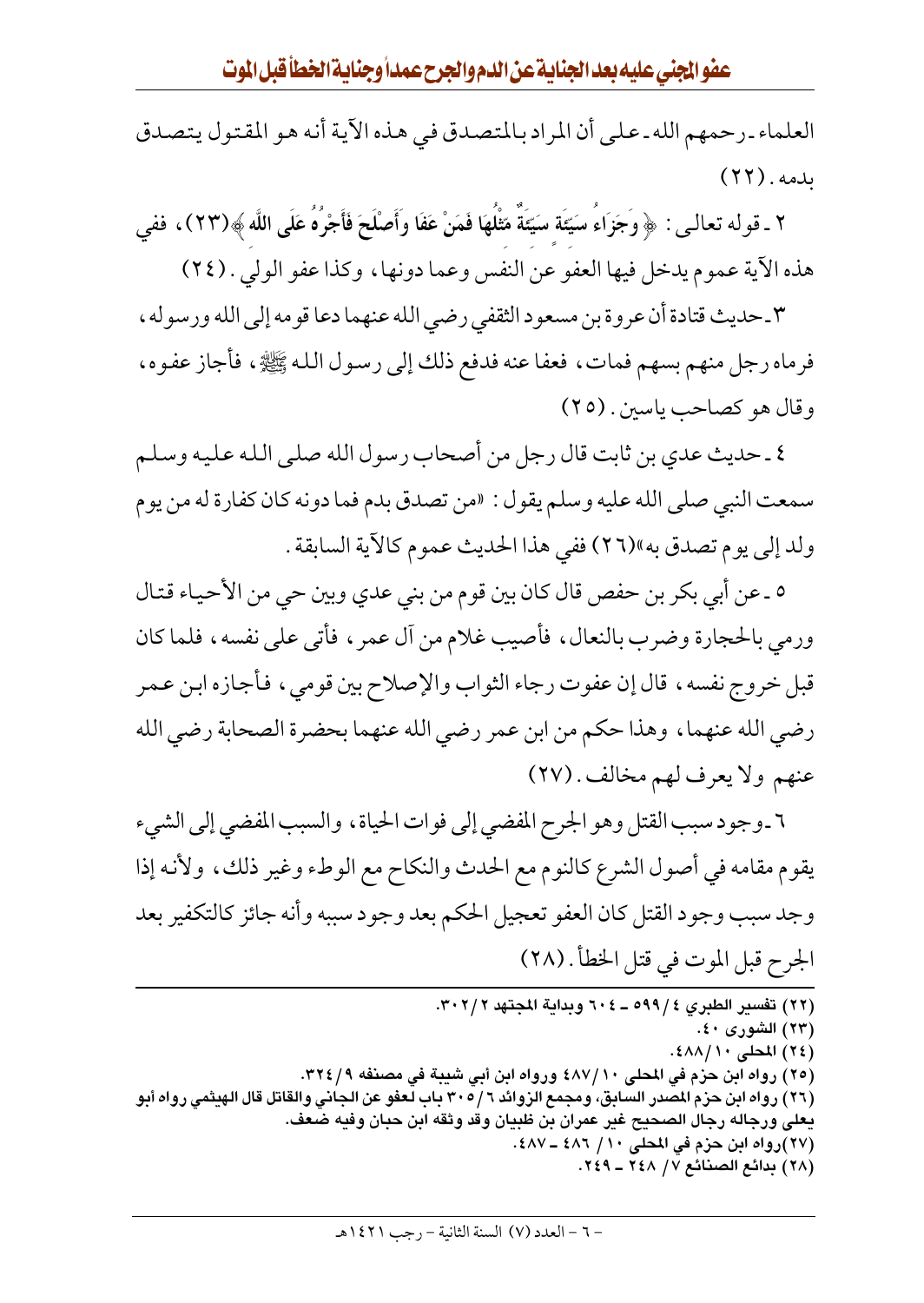٧ ـ أن الجرح متى اتصلت به السراية تبين أنه وقع قتلاً من حين وجوده فكان عفواً عن حق ثابت فيصح . (٢٩)

٨\_أن الشيء الذي جعل للولي إنما هو حق المقتول ، فناب فيه منابه وأقيم مقامه ، فكان المقتول أحق بالخيار من الذي أقيم مقامه بعد موته . (٣٠)

٩ ـ أن للقصاص سبباً وهو إنفاذ المقاتل ، وشرطاً وهو زهوق الروح ، فإن عفا المقتول عن القصاص قبلهما لم يعتبر عفوه، وعفوه بعدهما متعذر لعدم الحياة، فلم يبق إلا ما سنهما فينفذا جماعاً . (٣٣)

١٠ ـ أن المجني عليه أسقط حقه بعد انعقاد سببه ، فصبح كما لو أسقط الشفعة بعد بيع شريكه، ولأن الجناية عليه فصح عفوه فيها كسائر حقوقه، ولأنه هو المجنى عليه فهو أولى بنفسه . (٣٢)

القول الثاني :

ذهب الشافعي في قول أخر بالعراق وأبو ثور و داود إلى عدم صحة عفوه، فللأولياء المطالبة بقصاص أو العفو(٣٣)، وانتصر ابن حزم لهذا القول، وقام بالرد على أدلة القول  $(\Upsilon \xi)$ . الأول

واستدل أصحاب هذا القول بما يلي :

١ ـ قـولــه تـحـالــى : ﴿ وَمَن قُتلَ مَظْلُومًا فَقَدْ جَعَلْنَا لوَليّه سُلْطَانًا فَلا يُسْرِف في القَتْل إِنَّهُ كَانَ مَنصُورًا ﴾(٣٥) فالله جعل لولي المقتول سلطاناً، وجعل إليه القود، وحرم عليه أن يسرف، فمن الباطل المتيقن أن يجوز للمقتول حكم في ابطال السلطان الذي جعله الله تعالى لوليه، ومن الباطل البحث انفاذ حكم المقتول في خلاف أمر الله تعالى . (٣٦)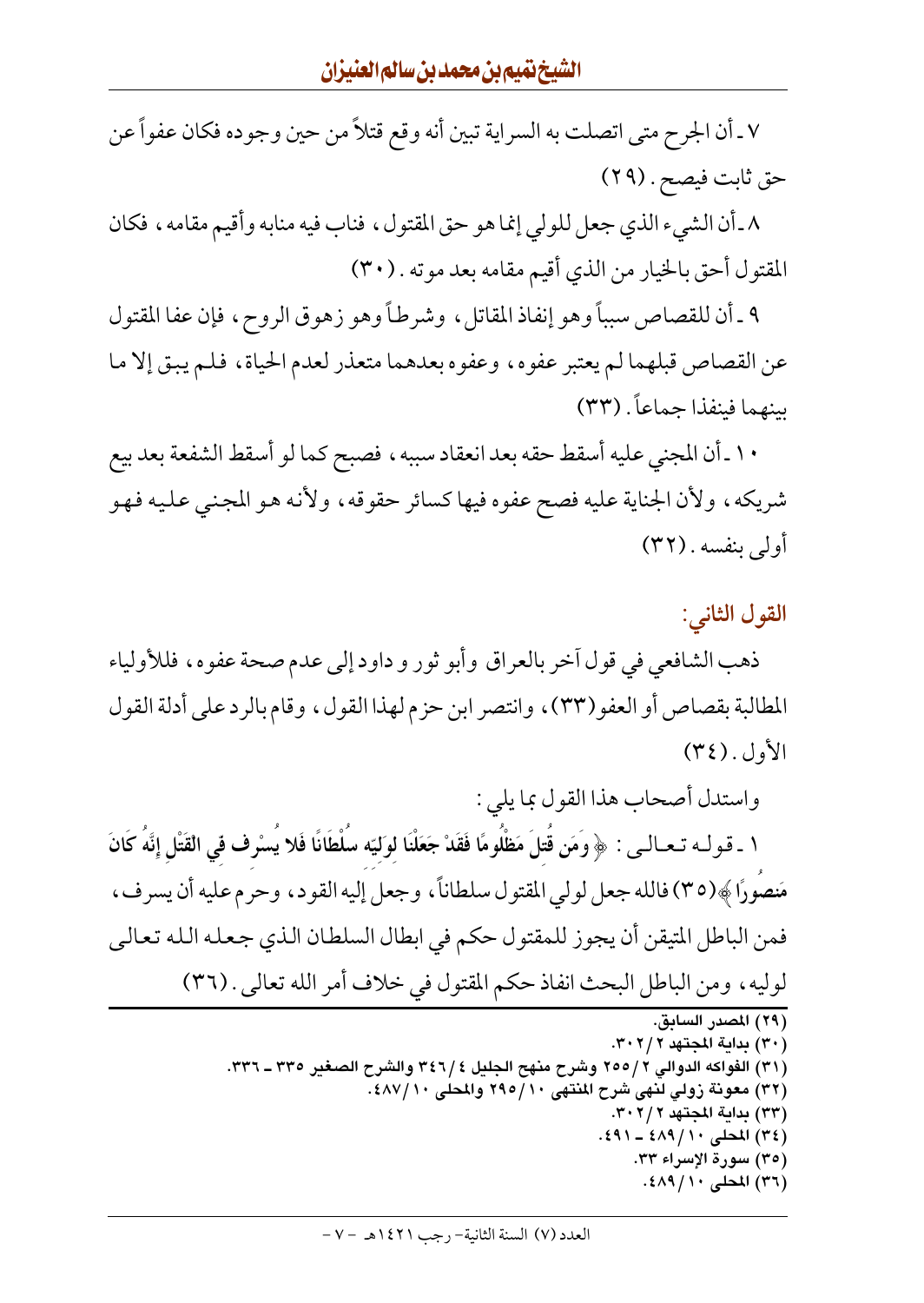٢ ـ أن الله جعل على لسان رسول الله صلى الله عليه وسلم أن لأهل المقتول الخيار في القود أو الدية أو المفاداة، فلا يحل لمقتول أن يبطل خياراً جعله الله ورسوله لأهله بعد موته، ولا يحل لأحد إنفاذ حكم المقتول في ذلك(٣٧)، قال رسول الله صلى الله عليه وسلم : «ومن قتل له قتيل فهو بخير النظرين إما أن يقتل وإما أن يدي»(٣٨) فهذا الخيار للولي وهو عام في كل مقتول سواء عفا عن دمه قبل الموت أو لم يعف .

٣ ـ لم يأت قط نص من الله ولا من رسوله ﷺ على أن للمقتول سلطاناً في القود في نفسه، ولا أن له خياراً في دية أو قود، ولا أن له دية واجبة، فبطل أن يكون له في شيء من ذلك حق أو رأى أو نظر أو أمر . (٣٩)

٤ ـ لا خلاف بين أحد من الأمة أن المقتول ما دام حياً فليس له حق في القود، فإذا لاحق له في ذلك فلا عفو له ولا أمر فيما لا حق له فيه ، لأنه لـم يجب بعد فإذا وجب بموته فالحكم لأهل لاله . (٤٠)

والراجح هو القول الأول، لقوة أدلته، ولوجاهة ما عللوا به، ولإجماع أهل العلم ـ رحمهم الله ـ على أن المراد بالمتصدق في قوله تعالى : ﴿ فَمَن تَصَدَّقَ بِهِ فَهُوَ كَقَارَةٌ لَّهُ ﴾(١ ٤ ) أنه المقتول يتصدق بدمه ، ولدلالة الآية والحديث اللذين استدل بهما أصحاب القول الثاني على أن الولاية لا تنتقل لولي إلا بعد موت المجنى عليه ، وليس فيهما ما يدل على اعتبار عفو المجنى عليه، أو عدم اعتباره، ولعدم وجود ما يدل على تخصيص قوله تعالى : ﴿ وَجَزَاءَ سَيِّئَة سَيِّئَة مَثْلَهَا ﴾ (٤٢) وحديث عدي ، أذ كل منهما عام يشمل العفو عن النفس وما دونها، وعفو الولي، مما يدل على صحة هذا القول(٤٣)، ولأن المجروح لـو أبـرأ أو حلل جارحه من دمه أو قتله، أو وهب ذلك له معلقاً ذلك بموته، فمات المجروح، بريء

```
(٣٧) المصدر السابق ٤٩٠/١٠ وبداية المجتهد ٣٠٢/٢.
```
(٣٨) رواه البخاري ٦/٩ ومسلم ٩٨٨/٢ وأبو داود ٤٨١/٢ والترمذي ١٧٧/٦ والنسائي ٣٤/٨ وأحمد ٢/  $.77<sub>A</sub>$ (٣٩) المحلي ١٠/ ٤٩٠. (٤٠) المصدر السابق.

- (٤١) المائدة ٤٥.
- (٤٢) الشورى ٤٠. (٤٣) المحلي ١٠/٨٨١.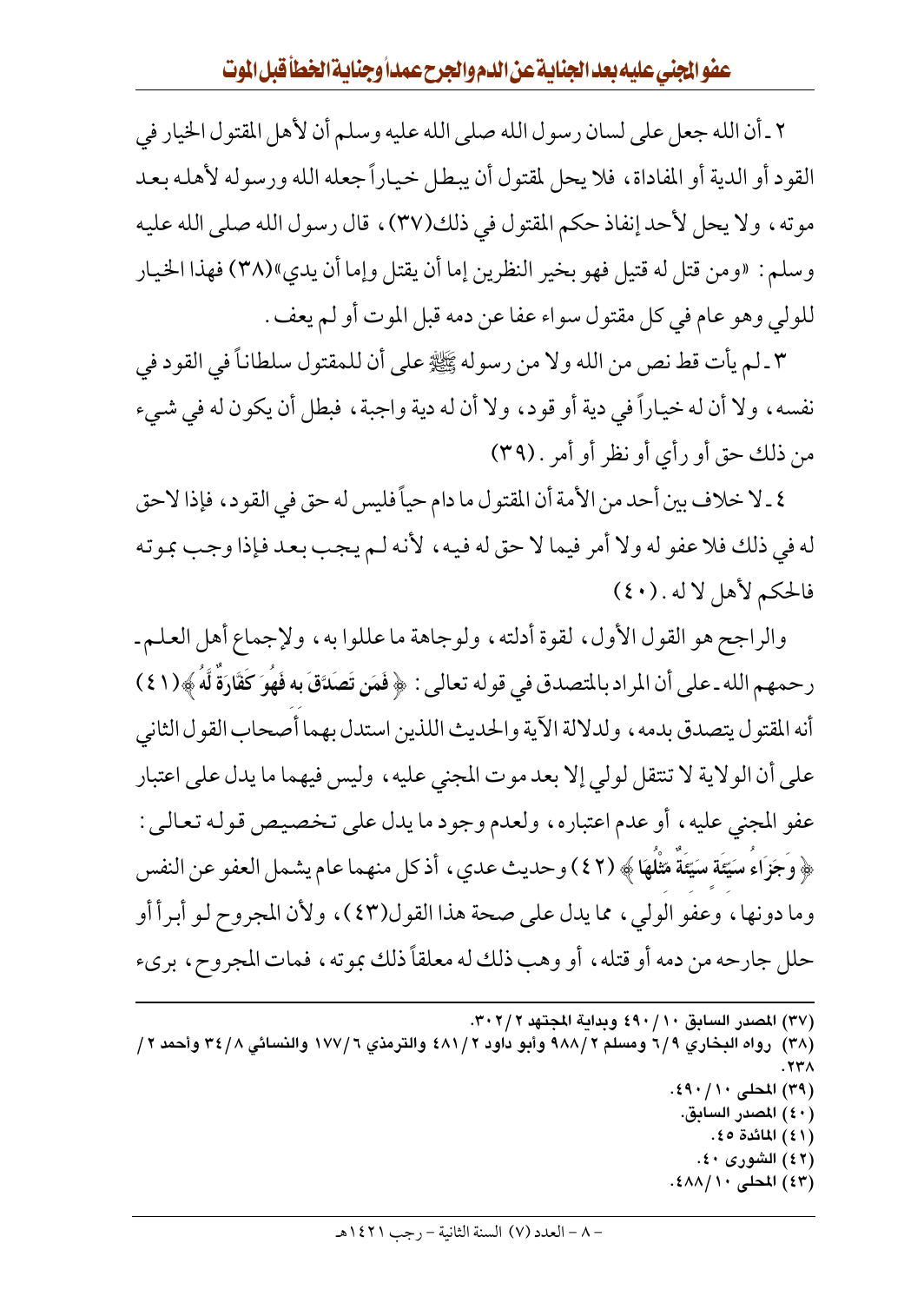الجارح لأنه أبرأه من القود مطلقاً ولأن قوله وصية يصح تعليقها . (٤٤) قال ابن القيم ـ رحمه الله ـ في بدائع الفوائد ١/ ٤ : «لو عفي عن القصاص قبل الجرح فلغو وبعد الموت عفو الوارث معتبر وبينهما ينفذ أيضاً» .

المبحث الثاني عفو المجنى عليه عمداً فيما دون النفس عن القود فيه قبل الموت

إذا عفا المجني عليه عمداً ما دون النفس عن قود القطع أو الجرح أو الشجة أو الضربة أو الجناية ، ثم سرت الجناية إلى النفس فمات :

فإن كان عفوه بلفظ : «عفوت عن هذه الجناية» وأطلق‰ ، أو بلفظ : «عفوت عن هذه الجناية وما يحدث منها» أو بلفظ : «عفوت عن هذه الجراحة أو الشجة أو الضربة وما يحدث منها» صح عفوه، ولم يكن له في السراية قصاص بالإجماع، لأن لفظ الجناية لا يختص القطع، بل يتناول القتل، وكذا لفظ الجراحة وما يحدث منها، فكان ذلك عفواً عن القتل فيصح، ولأن العفو عن الجناية عفو عما يحدث منها، ولأن النفس لا تتبعض، ولأنه اسقاط للحق بعد انعقاد سببه ، ولأن العفو يصح عن القصاص الذي لم يجب ،

<sup>(</sup>٤٤) كشاف القناع ٥٤٦/٥، معونة أولى النهي ٢٩٥/١٠، الفروع ٥/ ٦٧٠ المحرر في الفقه ٢ / ١٣٤، التوضيح في الجمع بين المقنع والتنقيح ١١٥٦/٣.

قال الفقهاء «ويصح قول مجروح لجارحه ابراءتك من دمى أو قتلى، وحللتك من دمى أو قتلى، أو وهبتك ذلـك ونحوه كجعلت دمى لك، أو قتلى، أو تصدقت به عليك، معلقـــاً بوته، فإذا مات نم الجراحة فقد برىء منه، لأنه ابرأة من القود مطلقاً، ولأن قوله وصية يصح تعليقها، فلو عوفى هذا المجروح بقى حقه وهو إما القصاص أو الدية لأن لفظة لم يتضمن الجرح، ولم يتعرض له، وإنما اقتضى موجب القتل فينبغي موجب الجرح بحاله، فله مطالبته به لعدم ما يسقطه، أما إذا لم يعلق العفو بالموت كقوله «عفوت عنك» أو «عفوت عن جنايتك» أو «ابرأت من دمي» فإنه يبرأ مطلقاً برىء أو عوفي لأنه ابراء منجز انظر المصادر المذكورة وشرح منتهي الإرادات ٣ / ٢٩٠. \* لو قال المجنى عليه أردت بالجناية الجراحة نفسها دون سرايتها فلا يقبل قوله، ولا شيء له في سرايتها، لأن لفظة الجناية تدخل فيها الجراحة وسرايتها، لأنها جراحة واحدة، وقيل يقبل قوله مع يمينه وتضمن له السراية بقسطها من الدية، وهذا بخلاف قوله: «عفوت على مال» أو «عفوت عن القود فقط» فإنه لا يبرأ من سراية ذلك الجرح أو تلك الضربة لعدم ما يقتضي براءته منها، انظر شرح منتهى الإرادات ٢٩٠/٣ معونة أولى النهى ١٠/ ٢٩٥، الفروع ٢/ ٦٧، المحرر في الفقه ٢ / ١٣٤ ولكن هذا القول لا يتصور امكانة من المجنى عليه إلا في حياته أو كانت السراية إلى عضو آخر دون النفس.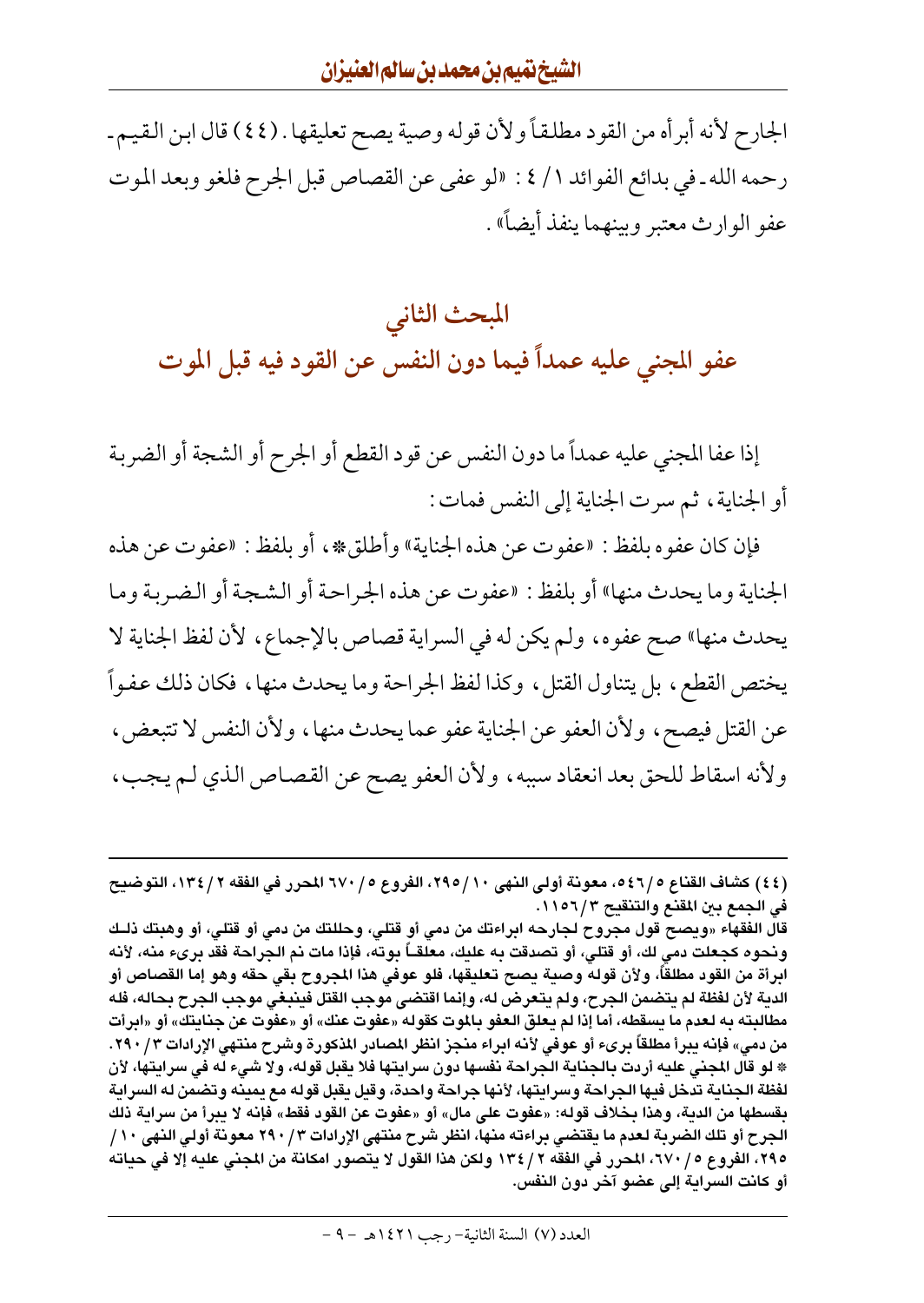بدليل أنه لو قال لرجل اقتلني ولا شيء عليك، فقتله لم يجب عليه قصاص . (٤٥)

أما إن كان عفوه بلفظ : «عفوت عن هذه الجراح أو الشجة أو الضربة» ولم يقل : «وما يحدث منها» ، فلا يخلو الجرح إما أن يكون مما يوجب القصاص كقطع الاصبع والكف والقدم ونحو ذلك أو مما لا يوجبه كالجائفة وكسر الظهر ونحو ذلك .

فإن كان مما لا يوجبه فلا يصح عفوه، فللولى القصاص، لأن القصاص لم يجب في الجرح، فلم يجب العفو عنه، ولا ينعقد سبب وجوبه، فكان باطلاً، كما لو أبرأه من الدين قبل وجوبه، وإنما وجب القصاص بعد عفوه، فله العفو عن القصاص، وله كمال الدية، وحكى الإمام النووي ـ رحمه الله ـ فيه الاتفاق . (٤٦)

أما إن كان مما يوجب القصاص ، فقد اختلف في ذلك أهل العلم ـ رحمهم الله ـ على قولين(٤٧) ولمن يستدل أصحاب كل قول بأدلة نقلية ، بل بأقيسة وتعليلات عقلية : القول الأول:

ذهب الشافعي وأحمد وأبو يوسف ومحمد وسفيان الثوري إلى صحة عفوه، وعدم وجوب القصاص على الجانبي، واستدلوا بما يلي :

١ ـ تعذر استيفاء القصاص في النفس دون ما عفا عنه ، فيسقط في النفس ، كما لو عفا بعض الأولياء، فهو لا يتبعض، فإذا سقط في البعض سقط في الجميع . (٤٨)

٢ ـ أنه أسقط حقه من موجب الجناية ، والسراية تبع للجناية ، فإذا لم يجب بالجناية شيء فلئلا يجب شيء بالسراية بطريق الأولى، لأن السراية أثر الجراحة، والعفو عن الشيء يكون عفواً عن أثره، كما لو قال عفوت عن الجناية ، أو عفوت عن الجراحة وما

<sup>(</sup>٤٥) الإنصاف ١١/١٠ والكافي لابن قدامة ١٨٨/٥ والمحرر ١٣٤/٢ والمغنى ٥٨٦/١١ ـ ٥٨٩ والشرح الكبير ٢٠٢/٥ ومعونة أولى النهي ٢٩٥/١٠ وحاشية الروض المربع للعنقري ٢٧١/٣ وبدائع الصــنــائــع ٢٤٩/٧ وبداية المجتهد ٣٠٢/٢ والمحلي ٤٨٦/١٠ والمهذب ١٨٩/٢ والمجموع شرح المهذب ٤٨٤/١٨. (٤٦) المغني ٥٨٧/١١ والشرح الكبير ٥ /١٩٩ والمحرر في الفقه ٢ /١٣٤ والكافي ٥ /١٨٧ والمهـذب ١٨٩/٢، ومعونة زولي النهي ٢٩٦/١٠ ومغني المحتاج ٥٠/٤ ـ ٥١ وقواعد ابن رجب ٦٥/١١٧. (٤٧) المغني ٥٨٦/١١ والشرح الكبير ١٩٨/٥ وبدائع لصنائع ٢٤٩/٧ والمحلى ٤٨٦/١٠ ـ ٤٨٧ والمحرر في الفقه ٢ / ١٣٤ وحاشية العنقري ٢ / ٢٧١. (٤٨) المغني ٥٨٧/١١ والشرح الكبير ١٩٩/٥ والمهذب ١٨٩/٢ والكافي لابن قدامة ١٨٧/٥. والمجموع شـرح المهذب ١٨/ ٤٨٠ وكشاف القناع ٥٤٥/٥.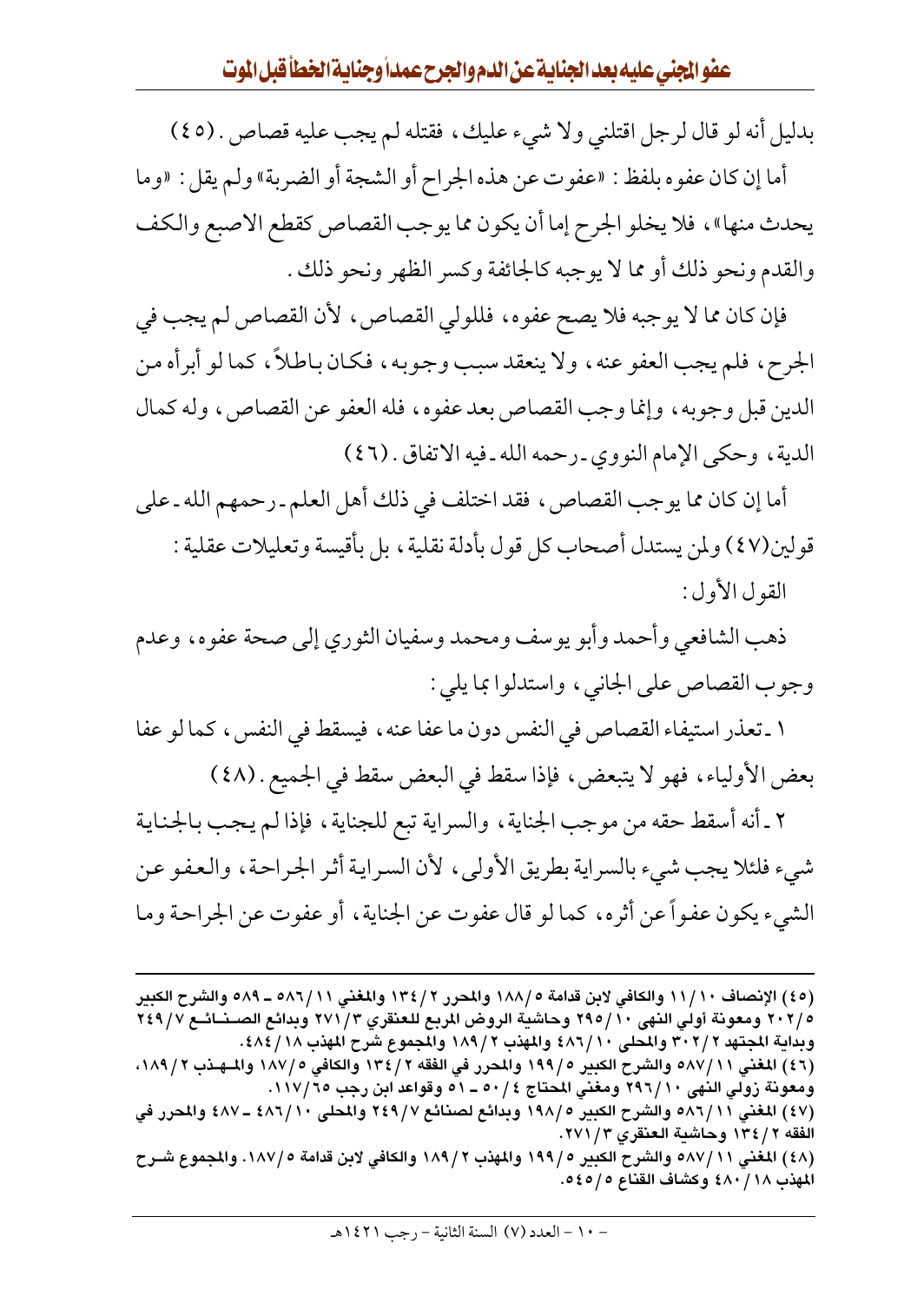يحدث منها، وكما لو قطع يد مرتد ثم أسلم ثم مات منها، ولأن السراية تولدت من معفو عنه فصارت شبهة دافعة للقصاص . (٤٩)

القول الثاني:

ذهب أبو حنيفة(٥٠) ومالك إلى عدم صحة عفوه وأنه يجب القصاص وهذا القول حكاه الخرسانيون عن ابن سريج الشافعي(٥١) واستدلوا بما يلي :

١ ـ أن الجناية صارت نفساً ولم يعف عنها، إذ عفوه عن القود في الطرق لا في النفس (٥٢)

٢ ـ أنه إن عفا عن غير حقه فإن حقه في موجب الجناية ، لا في عينها ، لأن عينها عرض لا يتصور بقاؤها، فلا يتصور العفو عنها، ولأن عينها جناية وجدت من الخارج، والجناية لا تكون حق المجنى عليه، فكان هذا عفواً عن موجب الجراحة، والسراية تبين إنه لا موجب بهذه الجراحة، لأن عند السراية يجب موجب القتل بالإجماع، وهو القصاص إن كان عمداً، والدية إن كان خطأ، ولا يجب الأرش وقطع يد مع موجب القتل، لأن الجمع بينهما غير مشروع . (٥٣)

٣\_أنه إن كان العفو عم القطع والجرح صحيحاً، لكن القطع غير ، والقتل غير ، فالقطع إبان الطرف، والقتل فعل مؤثر في فوات الحياة عادة وموجب أحدهما القطع والأرش، وموجب الآخر القتل والدية ، والعفو عن أحد الغيّرين لا يكون عفواً عن الآخر في الأصول فكان القياس أن يجب القصاص لوجود القتل العمد وعدم ما يسقطه . (٥٤)

- (٥٣) بدائع الصنائع ٢٤٩/٧.
	- (٥٤) المصدر السابق.

<sup>(</sup>٤٩) المغنى ٥٨٧/١١ والشرح الكبير ١٩٩/٥ والمجموع شرح المهذب ٤٨٠/١٨ ومعونة أولى النهي ٢٩٥/١٠ وبدائع الصنائع ٢٤٩/٧ ومغنى المحتاج ٥١/٤.

<sup>(</sup>٥٠) ذكر صاحب المغنى صاحب الشرح الكبير أن أبا حنيفة يقول بالقول الأول ٥٨٧/١١ ـ ١٩٨/٥ ولعل ذلك بناء على أنه يسقط القصاص للشبهة وتجب الدية في مال القاتل استحساناً بدائع الصنائع ٢٤٩/٧.

<sup>(</sup>٥١) بدائع الصنائع ٢٤٩/٧ وبداية المجتهد ٣٠٢/٢ والمجموع شرح المهذب ٤٨٠/١٨ ـ ٤٨٣ والمغـنـى ١١/ ٨٧ه والشرح الكبير ٥ /١٩٨.

<sup>(</sup>٥٢) المغنى ١١ /٥٨٧ والشرح الكبير ١٩٨/٥ والمجموع شرح المهذب ١٨ / ٤٨٠ وعقد الجواهر الثمينة ٢٥٢/٣.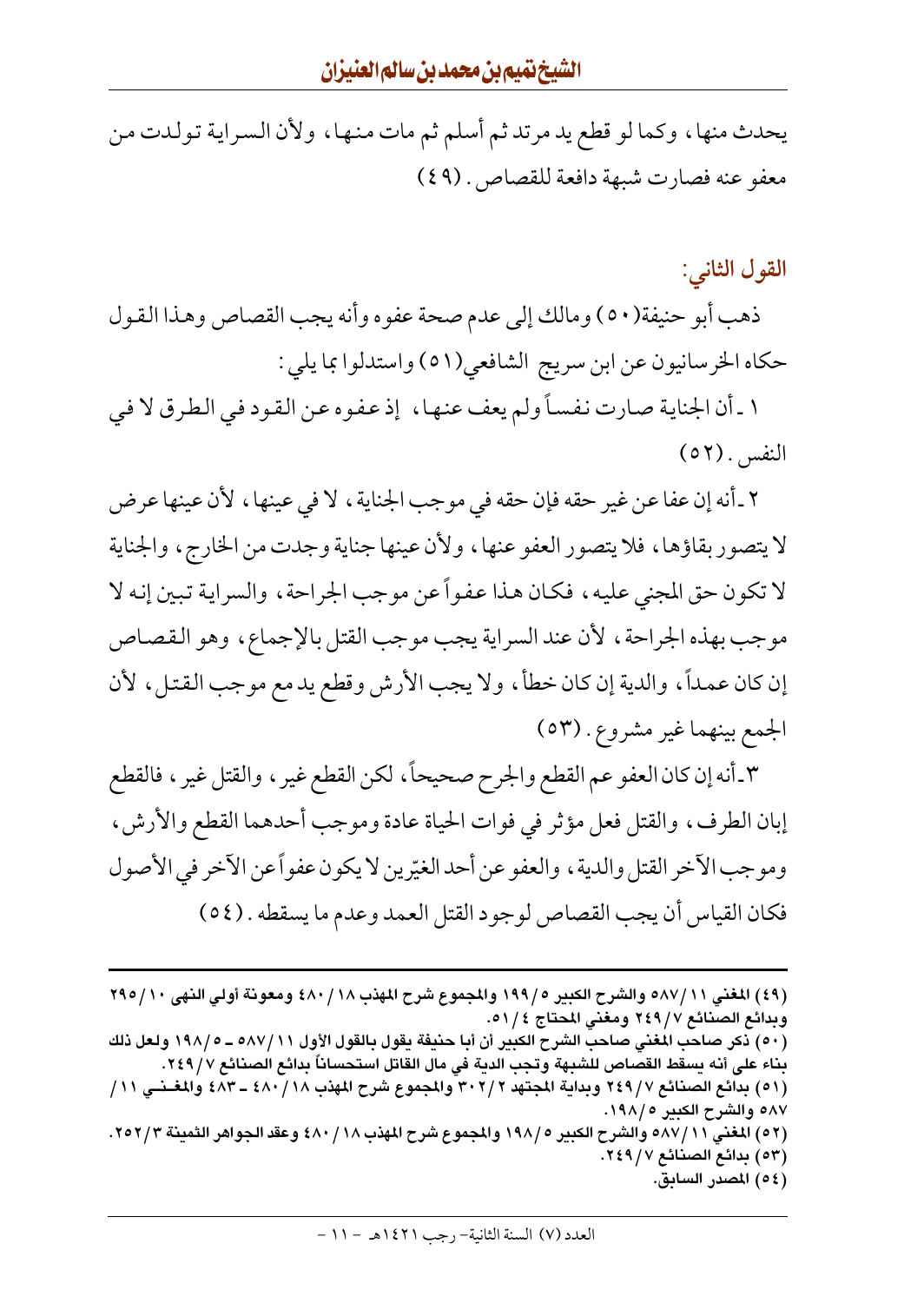والراجح عندي القول الثاني ، لوجاهة ما عللوا به ، لأن عفوه خاص بالجرح أو الشجة أو الضربة، ولم يشمل السراية، ولأنه لو عفا عن دية الجرح فقط صح عفوه، ولا يمنع هذا العفو وجوب القصاص في النفس فيما لو سرى إليها ، كما لو قطع يداً فاندملت ، واقتص منها ، ثم انتقضت وسرت إلى النفس ، فله القصاص في النفس . (٥٥) ولأن الجانبي لـو قتل العافي عنه من جرحه قبل الاندمال لوجب القصاص لولي العافي-كما سيأتي-(٥٦) فأي فرق بين كون موت المجني عليه بسراية لم يعف عنها ، أو كون موته بجناية أخرى لم يعف عنها ـ لا فرق ـ .

وبناء على ما تقدم في هذا المبحث، والمبحث الأول، من القول بصحة العفو عن قود النفس ، وقود ما دونها ، وسقوط القصاص من الجانبي ، فقد اختلف الفقهاء ـ رحمهم الله ـ في الدية لأولياء الدم هل تلزم دية النفس كاملة ، أو الباقي منها بعد اسقاط دية الجرح العفو عنه، سواء كان العفو على مال أو غير مال، أو لا تلزم دية . (٥٧)

أما من يرى أنه لا يصح العفو عن الدم، فليس بتصور معه خلاف في أنه لا يسقط ذلك طلب الولي الدية ، لأنه إذا كان عفوه عن الدم لا يسقط حق الولي ، فأحرى أنا يسقط عفوه عن الجرح . (٥٨)

## المحث الثالث القصاص من القاتل للعافي عنه فيما دون النفس

إذا جني إنسان على أخر فيما دون النفس ، فعفا المجنى عليه على مال أو غير مال ، ثم عاد الجاني فقتل المجنى عليه قبل الاندمال، فطالب الولي بالقصاص، فإن كانت الجناية

- (٥٦) المبحث الثالث.
- (٥٧) المصدر السابق، الشرح الكبير ١٩٩/٥ ــ ٢٠٢، بداية المجتهد ٣٩٢/٢، بدائع الصنائع ٢٤٩/٧، المجموع شرح المهذب ١٨ / ٤٨٠. (٥٨) بداية المجتهد ٣٠٢/٢.

<sup>(</sup>٥٥) المغنى ٥٨٧/١١ ـ ٥٨٨.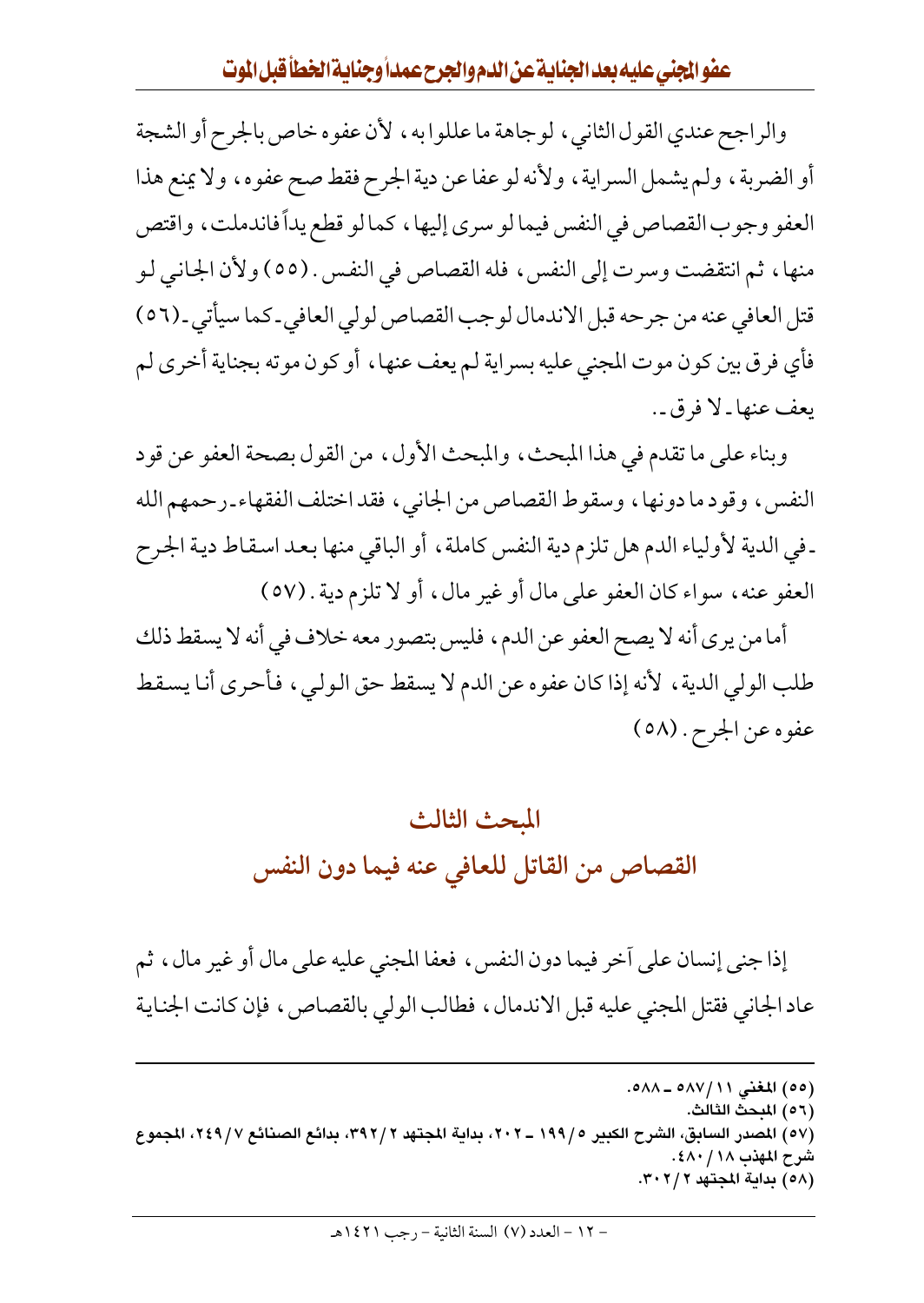فيما يوجب القصاص، كأن قطع يده مثلاً، فقد اختلف أهل العلم ـ رحمهم الله ـ في ذلك على قولين . (٥٩) القول الأول:

أن للولي القصاص في النفس، وإليه ذهب الحنابلة، وهو المنصوص عن الشافعي، وهو قول أبي سعيد الأصطخري من أصحاب الشافعي وعللوا :

بأن الجناية الثالثة هي القتل، منفردة عن الأولى وهي القطع، فعفا عن الأولى ولم يعف عن الثانية ، فلم يدخل حكمها في حكمها ، فعفوه عن القطع لا يمنع ما يلزم بالقتل ، كما لو كان القاتل أو القاطع آخر .

وإن اختار الولي الدية فقال بعضهم له بالقتل نصف الدية ، وقال بعضهم له الدية كاملة . القول الثاني:

ليس للولي القصاص، وإنما له نصف الدية، وهو قول لبعض أصحاب الشافعي وعللوا:

بأن القطع والقتل كالجناية الواحدة، فإذا سقط القصاص في بعضها سقط في جميعها، كما لو سرى قطع اليد إلى النفس . قال ابن قدامة : «وسواء فيما ذكرنا كـان الـعـافي عـن الجرح أخذ دية طرفه أو لم يأخذها» . (٦٠)

أما إذا كانت الجناية مما لا يوجب القصاص، فللولى القصاص أو الدية كاملة إن عفا ـ كما مر بنا في المبحث الثاني ـ.

والراجح عندي فيما يتعلق بالقصاص هو القول الأول ، لوجاهة ما عللوا به ، ولمفارقة القتل للسراية لأن الجاني وإن لم يعف عن السراية، فقد عفا عن سببها، بخلاف القتل فهو لم يعف عن شيء منه ولا عن سببه . (٦١) ولأن في الأخذ بهذا القول تحقيقاً للعدالة ، فكما حرم الجاني المجني عليه من التمتع بحياته ، وجب أن يحرم الجاني من الحياة ، ليكون

<sup>(</sup>٥٩) المغنى ٥٨/١١ه ـ ٥٨٩، المجموع شرح رالمهذب ١٨/ ٤٨٠ ـ ٤٨٢، الكافي لابن قدامة ١٨٩/٥، التوضيح في الجمع بين المقنع والتنقيح ٦/٢٥٦، المحرر في الفقه ٢/ ١٣٣. (٦٠) المغنى ٥٨٩/١١ وانظر الشرح الكبير ٢٠٠/٥، وكشاف القناع ٥٤٥/٥. (٦١) المصدر السابق (المغنى ٥٨٩/١١).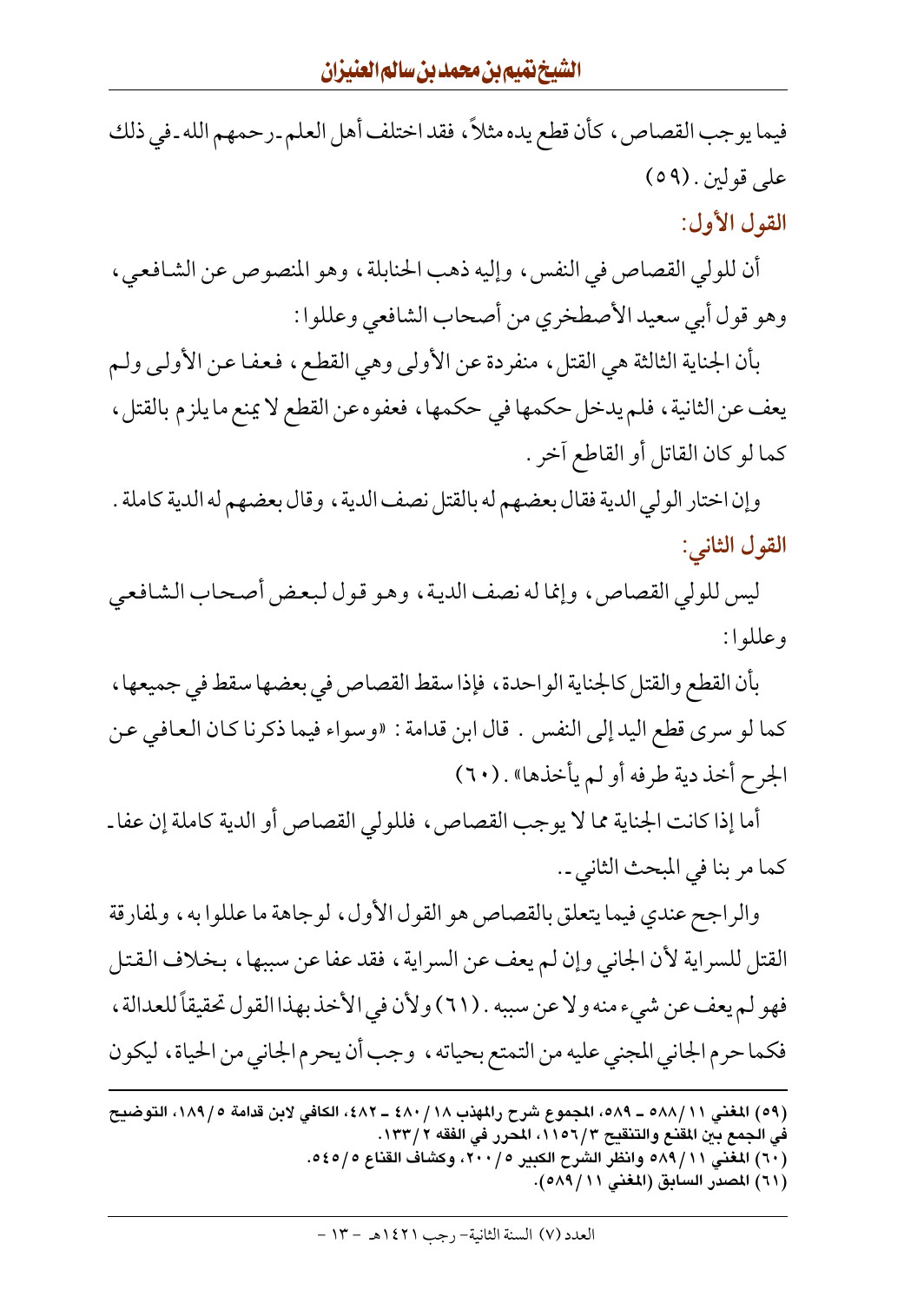عفوالمجنى عليه بعد الجنابية عن الدم والجرح عمداً وجنابية الخطأ قبل الموت

الجزاء من جنس العمل ، ولأن في ذلك أيضاً حماية للأنفس ، ودرء للفتن ، ومنعاً للعابثين ، وردعاً للمعتدين والمستهترين من التعدي على دماء الناس ، فإن المعفو عنه في القطع والجرح إذا علم أنه سيقتص منه لو قتل العافي عنه ، لكف عن ذلك ، وإلا فمن أراد قتل شخص ويغلب في ظنه العفو عنه في الجرح أو القطع لجأ ابتداء إلى الاعتداء بذلك ثم القتل بعد العفو عنه ، لأنه لن يقتص منه لسبق عفوه عنه في القطع ونحوه ، مما سيكون له بالغ الأثر في ازدياد غيظ أولياء المقتول، فيلجأوا إلى الانتقام من الجاني، فيكثر القتل، ويحل الخوف مكان الأمن ، ولأن في ذلك أيضاً تحقيقاً لشرط الإحسان في العفو .

#### المبحث الرابع عفو المجنى عليه عن جناية الخطأ قبل الموت

إن جنايات الخطأ في وقتنا الحاضر كثيرة الوقوع، ومتعددة الوسائل، بسبب تطور الصناعات، وتعدد المصنوعات، ومن ذلك ما يحصل أثر حوادث الصدم بوسائل النقل على اختلاف أنواعها، كالسيارات والدراجات وغيرها، أو بينها، وما يحصل أثر استعمال الأسلحة ذات الطلق الناري في الأعياد، أو الحفلات كما أن العفو فيها يقع غالباً .

فإذا عفا المجنى عليه بين جناية الخطأ، ثم سرت الجناية إلى النفس فمات، فقد اختلف أهل لعلم ـ رحمهم الله ـ في عفوه، فمنهم من أجازه، ومنهم من منعه .

ومبنى هذا الخلاف على اختلافهم في هل تحدث الدية على ملك الميت، فتكون من جملة تركته ، فتنفذ منها وصاياه ، وتقضى منها ديونه ، أو تحدث على ملك الورثة ابتداء ، فلا تدخل في تركته ، بل تكون ملكـأ للورثة خاصة ، فلا تنفذ منها وصاياه ، ولا تقضي منها ديونه . (٦٢)

(٦٢) المغنى ٥٤٨/٨ ـ ٥٤٩, ٩/٩٨/ - ١٨٢. المحرر في الفقه، ٢ / ١٣٤، الشرح الكبير ٢٠٢٥، الإنصاف ١٠/ ١٢ \_ ١٣, ٧ / ٢٦١ \_ ٢٦٢، شرح الزركشي ٤ / ٤٠٩، والمجموع شرح المهذب ١٨ / ٤٣٧.

- ١٤ - العدد (٧) السنة الثانية - رجب ١٤٢١هـ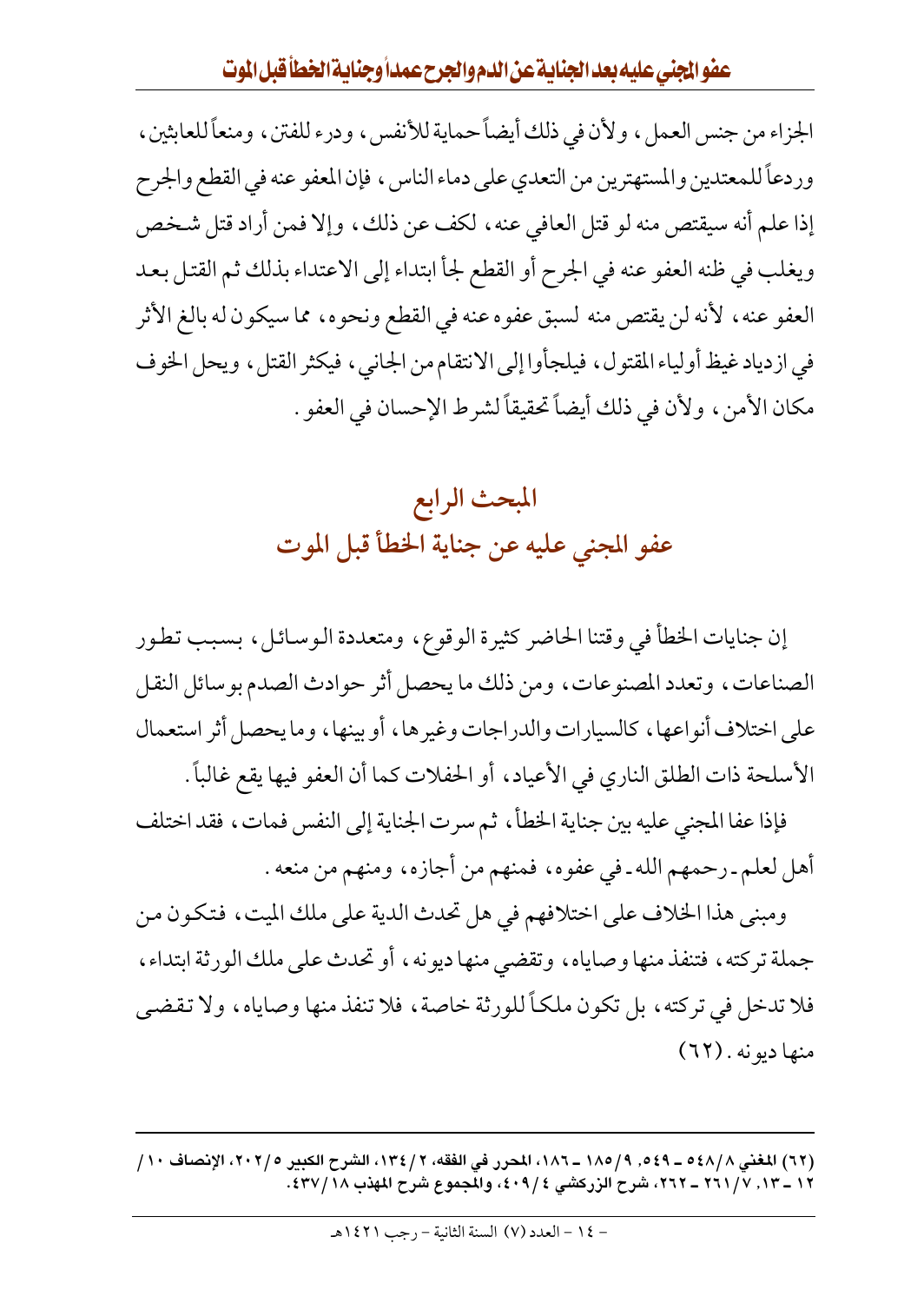القول الأول:

إنها تحدث على ملك الميت ، وهو إحدى الروايتين عن الإمام أحمد وقول الحسن ومالك وروي ذلك عن على رضي الله عنه ، وعللوا لقولهم :

لأن الدية بدل نفسه، ونفسه له فكذلك بدلها، ولأن بدل أطرافه المقطوعة في حال حياته له، فكذلك بدلها بعد موته، وإنما يزول من أملاكه ما استغنى عنه، فأما ما تعلقت به حاجته فلا ، ولأنه يجوز أن يتجدد له ملك بعد الموت ، كمن نصب شبكة فسقط فيها صيد بعد موته ، فإنه يملك بحيث تقضي منها ديونه ، ويجهز ، فكذلك ديته ، ولأنه لـو أسقط ديته عن القاتل بعد الجرح كان صحيحاً، ولأنها مال موروث، فأشبهت سائر أمواله ، قال الإمام أحمد قضي النبي ﷺ «أن الدية ميراث»(٦٤) فتدخل الدية في الوصية .

فعلى هذا القول يصح العفو ، وهو الصحيح من مذهب أحمد ومذهب الشافعي ومالك وقول أبو طاوس وعطاء وأبي يوسف ومحمد، وبه قال أبو حنيفة إلا أنه قيده بأن يكون العفو بلفظ: «الجناية أو الجراحة وما يحدث منها» وإلا فلا يصح عنده . (٦٥) القول الثاني:

أن الدية تحدث على ملك الورثة ابتداء ، وهو الرواية الأخرى عن أحمد وروى عن مكحول وشريك وأبي ثور وداود وهو قول إسحاق، وعللوا لقولهم :

بأن الدية إنما تجب للورثة بعد الموت، بدليل أن سببها الموت، فلا يجوز وجوبها قبله، لأن الحكم لا يتقدم سببه ، ولا يجوز أن تجب للميت بعد موته ، إذ بالموت تزول أملاك الميت الثابتة له ، ويخرج عن أن يكو أهلاً للملك ، فكيف يتجدد له ملك ، ولأن الدية مال غيره فلم يكن له التصرف فيه كسائر أموال الورثة(٦٦) .

فلا تدخل الدية في الوصية ولا يصح العفو على هذا القول، وانتصر له ابن حزم في

<sup>(</sup>٦٣) بعض المصادر السابقة «المغني، المحرر، شرح الزركشي ٤٠٨) شرح منــتــهـي الإرادات ٥٨/١٢ ــ ٥٥٩، الفروع ٩/ ٦٦٩، الشرح الكبير ٥٥٥/٣ ـ ٥٥٦، التوضيح في الجمع بين المقنع والتنقيح ٢/ ٨٦٤، المصرر فـي الفقه ٣٨٧١. (٦٤) المسند ٢ / ٢٢٤.

<sup>(</sup>٦٥) المحلي ١٠/ ٤٨٦)، الفواكه الدواني ٢ /٢٥٥، بدائع الصنائع ٢ / ٢٤٩ بدايةالمجتهد ٣ /٣٠٢، المهذب ٢ /١٨٣، المجموع شرح المهذب ١٨/ ٤٤٠.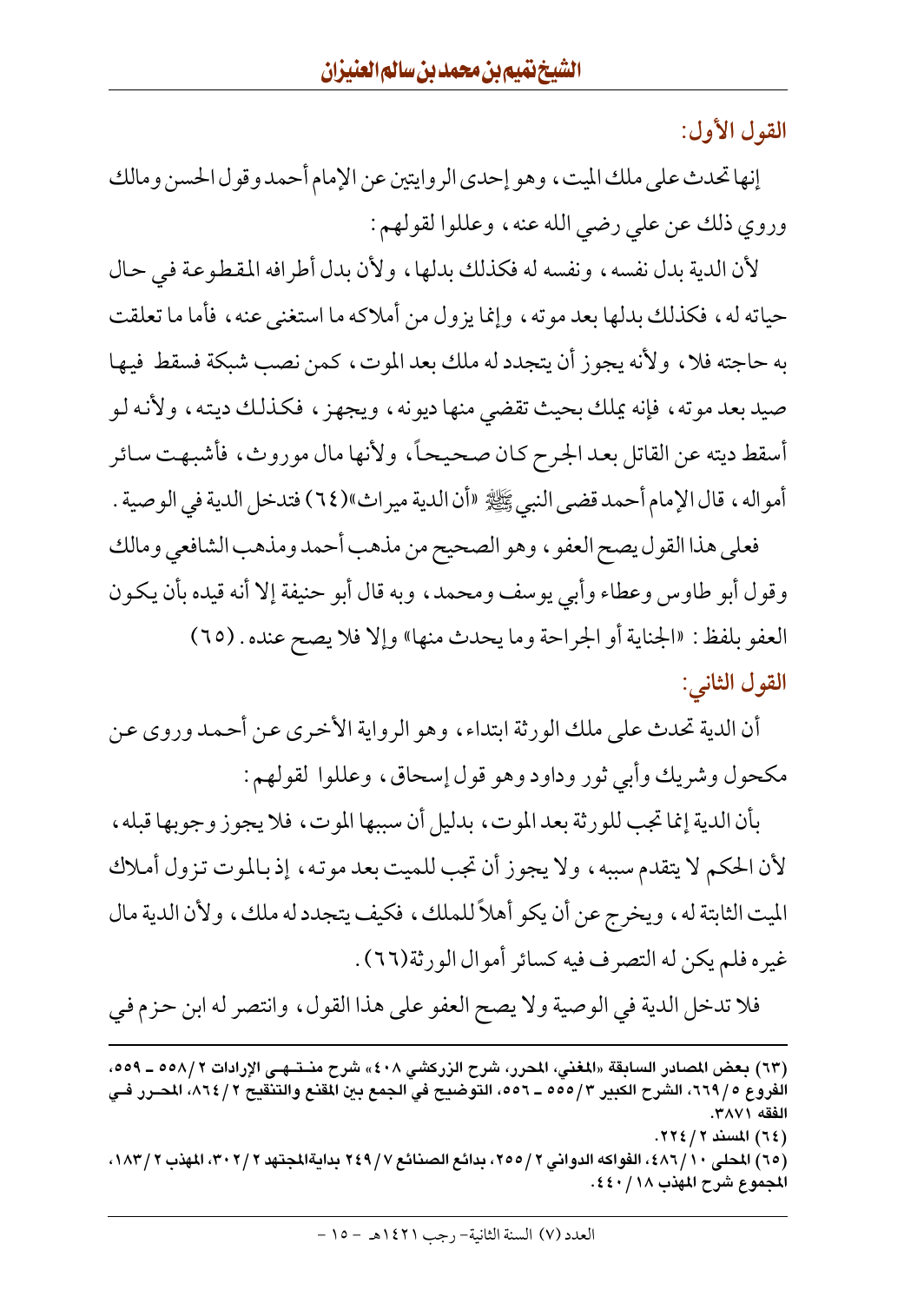المحلي. (٦٧)

والراجح هو القول الأول: لوجاهة ما عللوا به من تعليلات، ولأن الدية ميراث، ولأنه لا خلاف بين أهل العلم في تجهيز المقتول من ديته إن استلمت قبل تجهيزه قال ابن قدامة : «ولا أعلم خلافاً في أن الميت يجهز منه، إن كان قبل تجهيزه، لأنه لو لم يكن له شيء لوجب تجهيزه على من عليه نفقته لو كان فقيراً، فأولى أن يجب ذلك في ديته»(٦٨) فإذا جاز تجهيز الميت من ديته جاز قضاء ديونه منها، وتنفيذ وصاياه منها، فيصح عفـوه، لأنها ملكه ومن جملة تركته ، وإن سماحة الشيخ محمد بن إبراهيم أل الشيخ ـ رحمهما الله ـ يفتى بذلك ويجيب القضاة به خطياً كما جاء ذلك في فتاويه ورسائله ، جمع وترتيب وتحقيق الشيخ محمد بن عبدالرحمن بن قاسم ـ رحمه الله ـ ومن ذلك ما يلي :

١ ـ إذا تنازل المصاب في حوادث تصادم السيارات قبل وفاته بأن حلل قبل موته من تلزمه ديته من الدية ، فيسقط منها الثلث لأن هذا الإبراء المذكور عند أهل العلم بمنزلة الوصية. (٦٩)

٢ ـ أن حكم دية الإنسان حكم بقية أمواله المتخلفة عنه فيجوز أن يوفي منها دينه ، لأنها داخلة ضمن تركته . (٧٠)

٣ ـ إذا كان المتوفى كتب وصيته وأشهد شهو داً بثلث ماله فله ثلث الدية ، وإن كان قد عيّن جزء من ماله على أنه ثلث له فليس له ثلث الدية ، ولكن إذا كان عليه دين فإنه يدفع من الدية . (٧١)

٤ ـ الرجل الذي سقط في حفرة حفرها رجل أخر بالشارع، وأن الساقط قال لمن سأله هذا قضاء وقدر ، وأنا سامح ، ثم ظهر فيه كسور مات منها ، وادعى ابنه أن أباه رجع عن

(٦٦) المغنى ٥٤٨/٨ ـ ٥٤٩, ٩/ ١٨٥ ـ ١٨٦، المحرر ٢/ ١٣٤، الإنصاف ١٢/١٠ ـ ١٣، الشرح الكبير ٣/ ٥٥٥، ٥ /٢٠٢، الفروع ٥ / ٦٦٩، شرح الزركشي ٤ / ٤٠٩، المحرر في الفقه ٣٨٧/١.  $.29 - 219$ ,  $.1 \cdot (70)$ (٦٨ ) المغنى ١٨٦/٩.  $.777/9(19)$  $.777 - 777/9 (V)$  $.779/9(V)$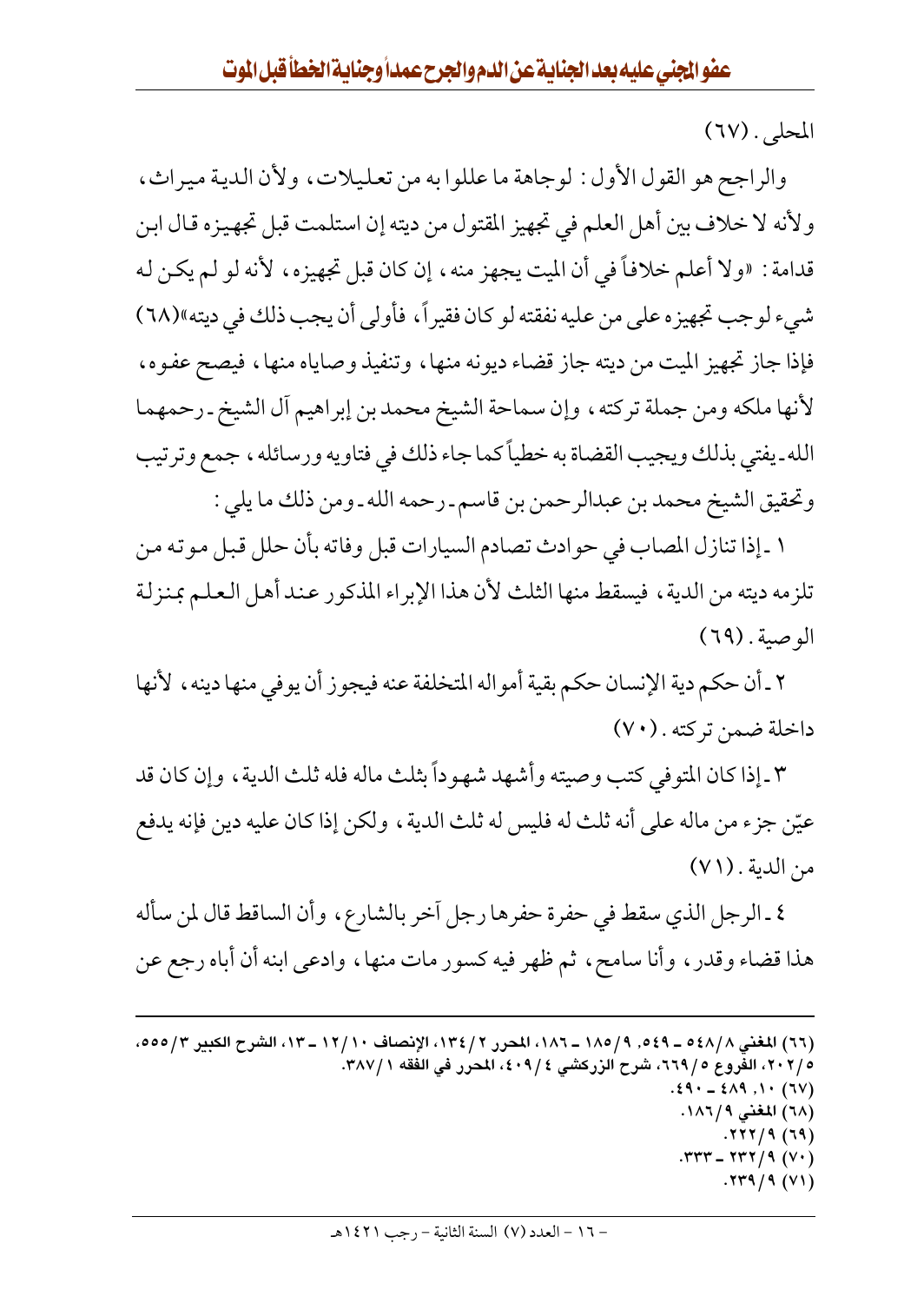قوله أنا سامح، وأن مسامحته كانت في حال وهو لا يشعر بنفسه، وأنه لـم يعلـم أن بـه كسوراً، فهذه الدعوة ليست بشيء إلا إن ثبت شرعاً أنه لا يشعر حال المسامحة، فحينئذ يكون لا اعتبار لكلامه، وإن لم يثبت فالأصل أن الإنسان مؤاخد بما يصدر منه ، ولا عذر لمن أقر . (٧٢)

> ويتفرع على القول بصحة العفو عن جناية الخطأ المسائل الفقهية التالية : ١ \_ المسألة الأولى:

> > مقار ما يجوز فيه العفو :

إن الفقهاء ـ رحمهم الله ـ قاسوا العفو عن الجناية الموجبة للمال على العطية في حال الصحة، وحال المرض فقالوا:

إن كان العفو في حال صحة المجروح، بأن كان يذهب ويجيء ولم يصر صاحب فراش، فيعتبر عفوه من رأس «جميع» المال . (٧٣) قال ابن قدامة (٧٤) : «لا نعلم في هذا خلافاً».

أما إن كان العفو في حال مرض المجروح :

فإن كان مريضاً غير مرض الموت ولو كان مخوفاً، أو غير مخوف، ومات به فيعتبر عفوه من جميع المال كالصحيح اعتباراً بحال العطية، لأنه في الصحة .

أما إن كان مريضاً مرض الموت المخوف، أو صار صاحب فراش، أو قال مسلمان عدلان من أهل الطب إنه مخوف، فعفوه كوصية، تنفذ في الثلث فما دونه لأجنبي، ولا تجوز بأكثر من ذلك، أو لوارث بشيء، إلا بإجازة الورثة في قول جمهور العلماء أحمد ومالك والشافعي، وأبي حنيفة وجمهور فقهاء الأمصار . (٧٥).

(٧٥) المغنى ٤٧٢/٨ ــ ٤٧٤، شرح الزركشي ٤ / ٣٨٥ ــ ٣٨٦، شرح منتهـي الإرادات ٢ / ٥٢٩ ــ ٥٣٠. كــشــاف القناع ٢٢٢/ ٣٢٢ ـ ٣٢٣، الإنصاف ١٦٥/ ١٦٥ ـ ١٦٦، بدائع الصنائع ٢٤٩/ ٢٤٩ ـ ٣٤٠ المجموع شر المهذب ٢٧/ ٤٣٧، الفواكه الدواني، ٢ /٢٥٥ ــ ٢٥٦، بداية المجتهد ٣٠٢/٢ مواهبالجليل مع التاج والإكليل ٣٢٨/٨ ــ ٣٢٩، روضة الطالبيان ٩/٥٤٩، مغنى المحتاج ٥٠/٣.

 $.79V/11(V)$ 

<sup>(</sup>٧٣) بدائع الصنائع ٧/ ٢٤٩، المغنى ٤٧٤/ ٤٧٤، شرح منتهى الإرادات، ٢ / ٥٢٩ ــ ٥٣٠، الكافي لابن قدامة ٢٢/ ٢٣، التنقيح المشبع ١٩٣، معونة أولى النهي، ٧/ ٣٣١ ـ ٣٣٣ ـ ٣٣٧، المجموع شرح المهذب ٢٦/ ٤٣٦. (٧٤) المغنى ٤٧٤/٨ وانظر الشرح الكبير ٤٥٠/٣ وشرح الزركشي ٣٨٧/٤.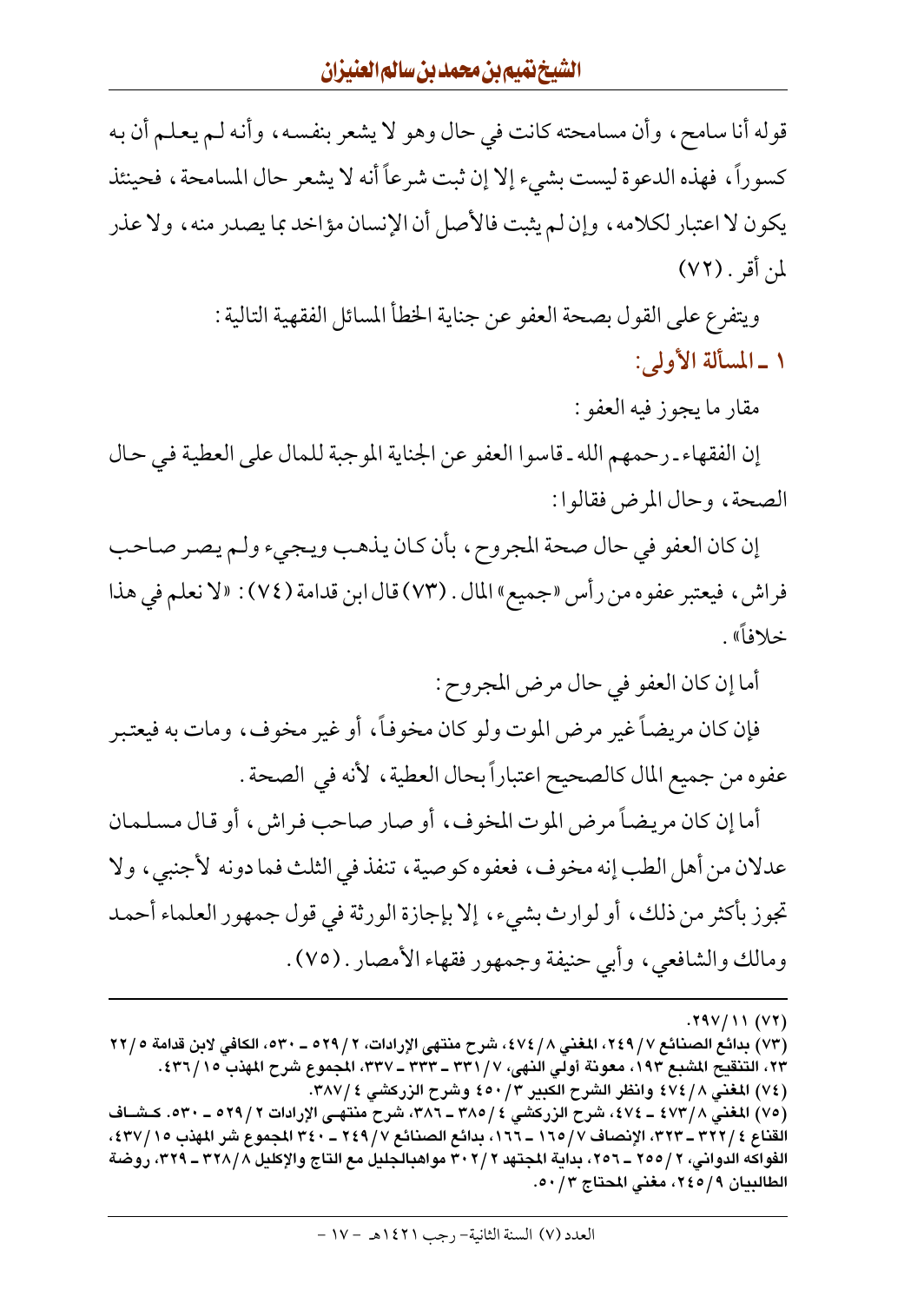واستدلوا بما يلي :

١ ـ حديث أبي هريرة رضي الله عنه قال : قال رسول الله ﷺ : «إن اله تصدق عليكم عند وفاتكم بثلث أموالكم زيادة لكم في أعمالكم»(٧٦) فهذا الحديث يدل بمفهومه على أنه ليس له أكثر من الثلث . (٧٧)

٢ ـ حديث عمران بن حصين «أن رجلاً من الأنصار أعتق ستة أعبد له في مرضه لا مال له غيرهم، فاستدعاهم رسول الله صلى الله عليه وسلم، فجزأهم ثلاثة أجزاء، وأقرع بينهم، فأعتق اثنين، وأرق أربعة»(٧٨) فإذا لم ينفذ العتق مع سرايته فغيره أولـي . (٧٩) ولأن هذه الحال الظاهر منها الموت، فكانت عطيته فيها في حق ورثته لا تتجاوز الثلث كالوصية. (٨٠)

٣ ـ أن العفو تبرع منه ، وتبرع المريض مرض الموت يعتبر من ثلثه ، لأن الوصية ها هنا بمال . (٨١)

وقال قوم : يجوز في جميع ماله ، وممن قال به طاوس والحسن وعللوا : بأنه إذا كان له أن يعفو عن الدم، فهو أحرى أن يعفو عن المال . (٨٢) والراجح الأول لقوة أدلتهم ولوجاهة ما عللوا به .

> المسألة الثالثة اعتبار خروج العفو عنه «جناية الخطأ وسرايتها»

على القول بأن عفو المجني عليه جناية خطأ يعتبر من ثلث ماله، لكونها جناية موجبة للمال عيناً، فإن خروج دية ما عفا عنه «جناية الخطأ وسرايتها» يعتبر من ثلث تركته،

- (٧٦) رواه ابن ماجة ٩٠٤/٢، والبيهقي ٢٦٩/٦ والطحاوي في الشرح ٣٨٠/٤.
	- (٧٧) المغنى ٤٧٤/٨، شرح الزركشي ٤ /٣٨٦.
- (٧٨) رواه مسلم ١٣٩/١١ وغيره انظر المغني ٣٩٥/٨ وشرح الزركشي ٣٨٦/٤ «الحاشية».
	- (٧٩) المغنى ٤٧٤/ .
	- (٨٠) المصدر السابق.
	- (٨١) بداية المجتهد ٣٠٢/٢ وبدائع الصنائع ٢٤٩/٧.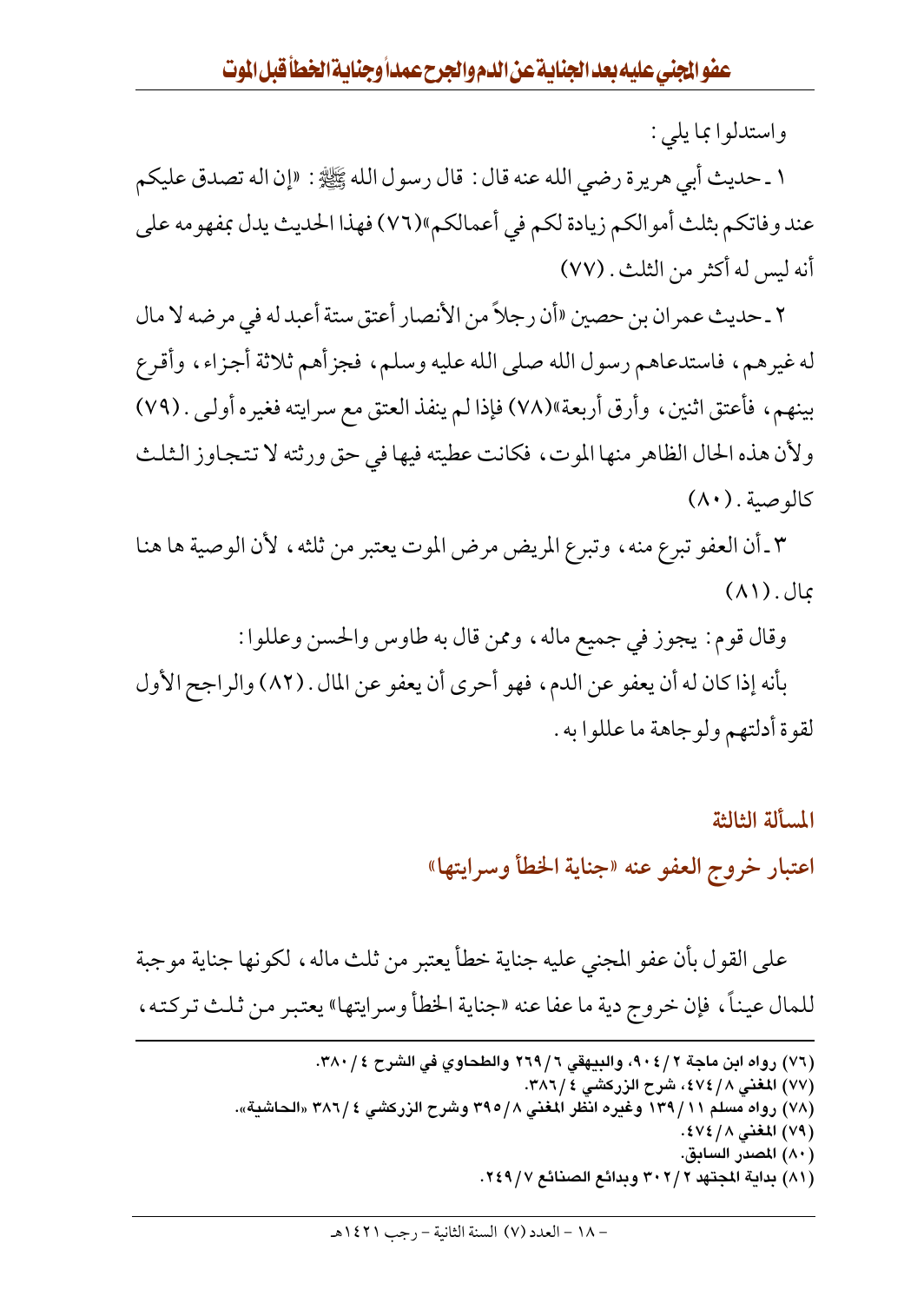كالوصية، فينفذ إن كان قدر الثلث فأقل، وإن زاد فبقدره، فإن خرج ما عفا عنه من ثلثه فقد نفذ، فيصح عفوه في الجميع، وإن لم يخرج من الثلث سقط عن الجاني من الدية ما احتمله الثلث، لأنه مال أبرأ منه بعد ثبوته في مرض التصل به الموت فاعتبر من الثلث، كما لو أبرأه من دينه . (٨٣) ويضمن الباقي من الدية .

قال في المغنى (٨٤) «وبهذا قال مالك والثوري وأصحاب الرأي، ونحوه قال عمر بن عبدالعزيز والأوزاعي وإسحاق» .

وقيل تسقط دية السراية، فلا يضمنها كعفوه عن الجناية والراجح إن شاء الله القول الأول : لأن إرادة العفو عما يحدث مشكوك فيه، والأصل عدم الإرادة، ولأن الوصية ها هنا بمال . (٨٥)

توضيح هذه السألة:

بناء على ما مر بنا أن الدية تحدث على ملك الميت فهي من جملة تركته وأنها تدخل في الوصية على القول الصحيح من قولي أهل العلم ـ رحمهم الله ـ أنقل بعض النصوص الفقهية ومنها يتضح المقصود:

جاء في بدائع الصنائع (٨٦) «وتبرع المريض مرض الموت يعتبر من ثلث ماله ، فإن كان قدر الدية يخرج من الثلث، سقط ذلك القدر عن العاقلة، وإن كان لا يخرج كله من الثلث، فثلثه يسقط عن العاقلة، وثلثه يؤخذ منهم».

وجاء في الفواكه الدواني(٨٧) : «عفو المقتول ولو قبل إنفاذ شيء من مقاتله عن قاتله على وجه الخطأ جائز ، ويكون منه وصية بالدية للعاقلة ، فتكون في ثلثه ، فإن حملها نفذت قهراً على الورثة ، مثل أن يكون عنده الفان من الدنانير وديته ألف ، فإن الدية تسقط

(٨٢) بداية المجتهد ٣٠٢/٢. (٨٣) الشرح الكبير ٢٠٢/٥، بدائع الصنائع ٢٤٩/٧، شرح منتهى الإرادات ٢٩١/٣، معونة أولى النهى ١٠/ ٢٩٦، الفواكه الدواني ٢ /٢٥٥، المحرر في الفقه ٢ / ١٣٤.  $.09.711(12)$ (٨٥) الفروع ٥ / ٦٧٠ والشرح الكبير ٢٠٢/، المغنى ٩٠ / ٥٩٠، الإنصاف ١١ /١١.  $.729/V(17)$  $.707 - 700 / 7 (AV)$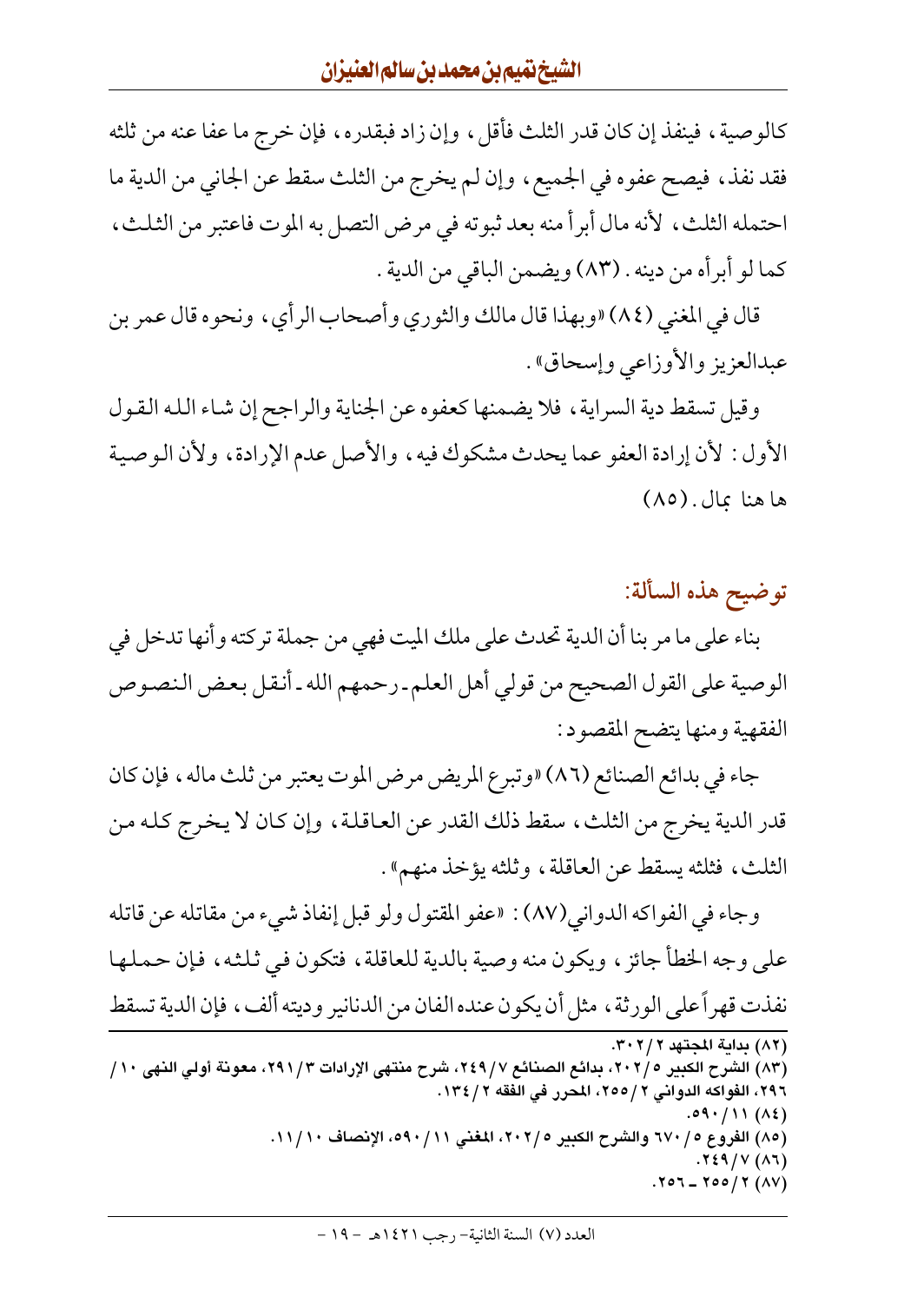عن اقتل، وإن لم يكن عنده مال، سقط عن القاتل مع عاقلته ثلث الدية، إلا أن تجيز الورثة الزائد كسائر الوصايا بالمال».

وجاء في روضة الطالبين(٨٨) : «فإن قال عفوت عن العاقلة ، أو أسقطت الدية عنهم ، أو قال عفوت عن الدية ، فهذا تبرع على غير القاتل فينفذ إذا وفي به الثلث ، ويبرأون سواء جعلناهم متأصلين أم متحملين» ومعنى «متأصلين» أن الدية في قتل الخطأ تجب على العاقلة ابتداء ومعنى «متحملين» أنها تجب على القاتل ثم تتحملها العاقلة . (٨٩)

وجاء في كشاف القناع(٩٠) «إذا عفا ولي الجناية عن الجرح الخطأ ، اعتبر خروج الجناية وسرايتها من الثلث، الوصية، وإن لم تخرج من الثلث، سقط عن الجاني من دية السراية ما احتمله الثلث كالو صنة».

فمن هذه النصوص الفقهية يتضح أن المجنى عليه إذا كان قد عفا عن جناية الخطأ قبل موته، وخلف تركة، فإن ديته تضم إليها باعتبارها من جملة التركة، ثم تتم معرفة مقدار الثلث، فإن كان ما عفا عنه قدر هذا الثلث، أو أقل منه ، كأن تكون الدية مائة ألف ريال ، والثلث كذلك، أو تكون الدية مائة ألف ريال، والثلث مائة وخمسين ألف ريال، سقطت كامل الدية البالغة مائة ألف ريال عن الجانبي، أو العاقلة، أما إن كان ما عفا عنه أكثر من الثلث، كأن تكون الدية مائة ألف ريال، والثلث سبعين ألف ريال، سقط عن الجانبي أو العاقلة مبلغ السبعين الألف الريال، وضمن الجاني أو العاقلة لأولياء المجنى عليه الباقي من الدية ، وقدره ثلاثون ألف ريال ، إلا إذا أجازوا هذا الزائد كسائر الوصايا بالمال ، جاء في شرح مننتهي الإرادات (٩١) «إذا مات العافي يعتبر ما عفا عنه من ثلث التركة ، فينفذ إن كان قدر الثلث فأقل، وإن زاد فبقدره».

وهذا كله إذا كان المجنى عليه قد خلف تركة .

أما إذا كان لم يخلف تركة فيسقط عن القاتل أو عاقلته ثلث الدية ، فإذا كانت ديته مائة

 $.791 - 79.77 (91)$ 

 $.720/9(AA)$ 

<sup>(</sup>٨٩) المصدر السابق.

 $.057/0(9)$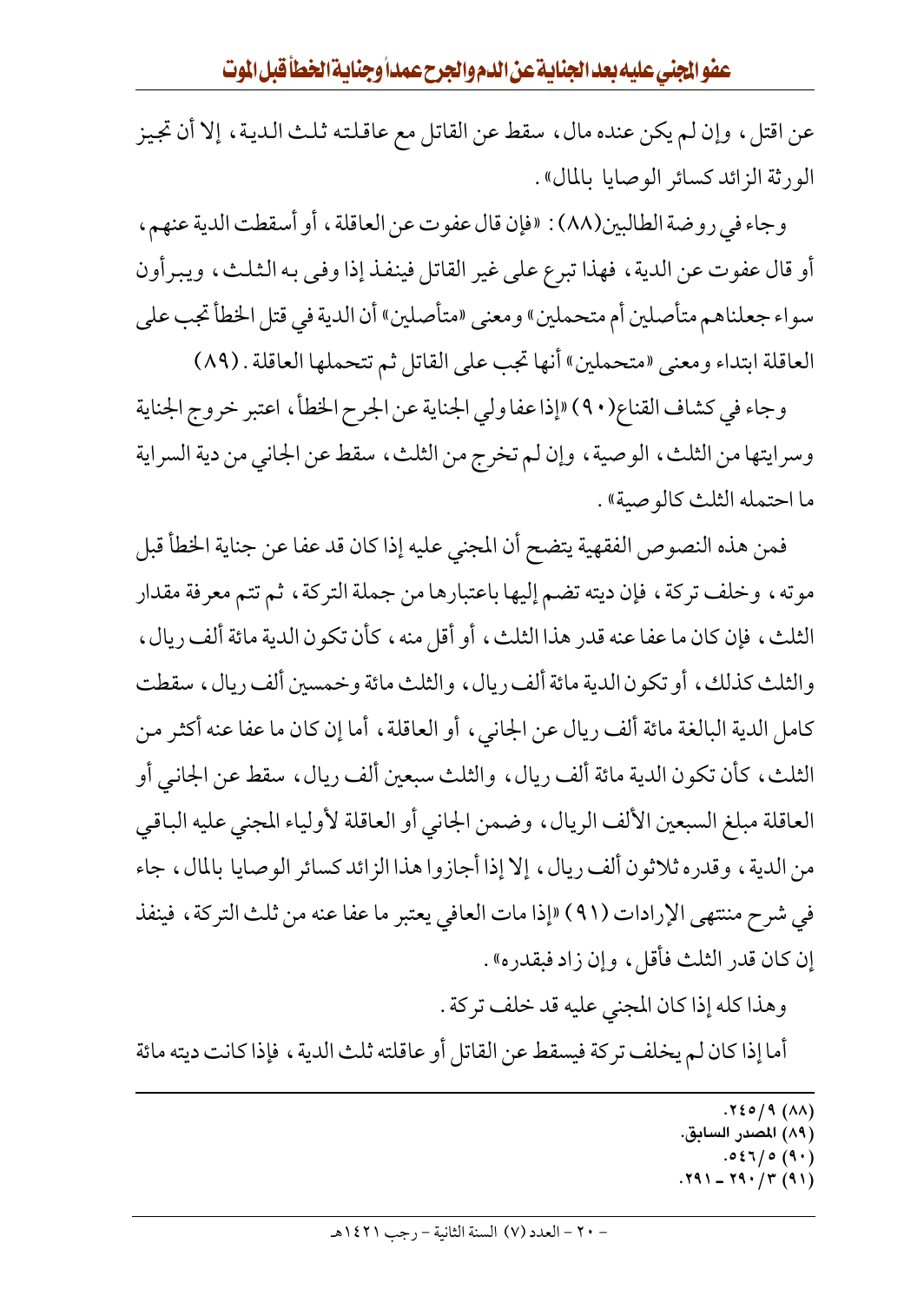ألف ريال، سقط الثلث وقدره ثلاثة وثلاثون ألفا وثلاثمائة وثلاثة وثلاثون ريال وثلاث وثلاثون هلله ٣٣ , ٣٣٣ , ٣٣ وضمن القاتل أو عاقلته الباقي منها لأولياء المجنى عليه إلا إذا أجازوا هذا الباقي .

ومن أجاز من الأولياء نصيبه من هذا الزائد سقط عن الجاني أو عاقلته بقدره من الدية كسقوطه من الترك إذا أقر بدين على مورثه . (٩٢)

فإن كان المستحق للدية صغيراً أو مجنوناً لم يجز لوليه العفو عن مستحقه من هذا الزائد كالقصاص لعدم المصلحة في ذلك . (٩٣)

المسألة الثالثة:

العفو مع الدين المستغرق للتركة

قال فقهاء الحنابلة : «ينقص العفو من مجروح خطأ للدين المستغرق للتركة ، لأن العفو ينزل منزلة الوصية ، وهي لا تثبت مع الدين المستغرق"(٩٤) أي كما أن الوصية لا تصح مع الدين المستغرق للتركة فكذلك العفو ، ولكن لقياسهم العفو على الوصية فأرى أن هذا القول ليس على اطلاقه ، فينفذ العفو في الثلث ، إذا أجاز الغرماء العفو ، أو أبرأوا المقتول من دينه كله، أو بعضه، أو قضاه عنه آخر سواء كان وارثاً أو غير وارث، كوصيته وعتق من أاطت الديون بمال كله منهما، فإن كلا منهما ينفذ في الثلث، إذا أذن الغرماء، أو أبرأوا الموصي، أو العتق، من الدين، أو تم قضاؤه عنها من قل الغير، وإلا لم ثصح كل منها. (٩٥)

(٩٤) معونة أولى النهي ٢٩٦/١٠، شرح منتهي الإرادات ٢٩١/٣، المحرر في الفقه ٢ /١٣٤ حاشية العنقـري على الروض المربع ٢٧١ / ٢٧١.

(٩٥) معونة أولى النهي ٣٣٤/٧، الفواكه الدواني ٢٠٣/٢، أسنى المطالب شرح روض الطالب ٣٧/٣، تبيــين الحقائق ٦ / ١٨٥ أعلام الموقعين ٤ / ٨ ـ ٩.

<sup>(</sup>٩٢) شرح منتهى الإرادات ٥٧٧/٣ ـ ٥٨٧، كشاف القناع ٤٦٣/٦, ٤٧٨.

<sup>(</sup>٩٣) شرح منتهى الإرادات ٢٨٣/٣ كشاف القناع ٢٣٣/٥، المجموع شرح المهذب ٤٧٣/١٨ بدائع الصنائع ٧٧ ٢٤٦ مواهب الجليل ٢٥٢/٦، درر الحكام ٩٤/٢، المغنى ٥٩٣/١١ فتاوى ورسائل سماحة الشخى محمـد بـن إبراهيم ٢ / / ٢٢٤, ٢٨٥, ٢٨٦, ٣٣٢, ٣٣٣ في الجنايات والديات ٣٢/٨ في باب الحجر.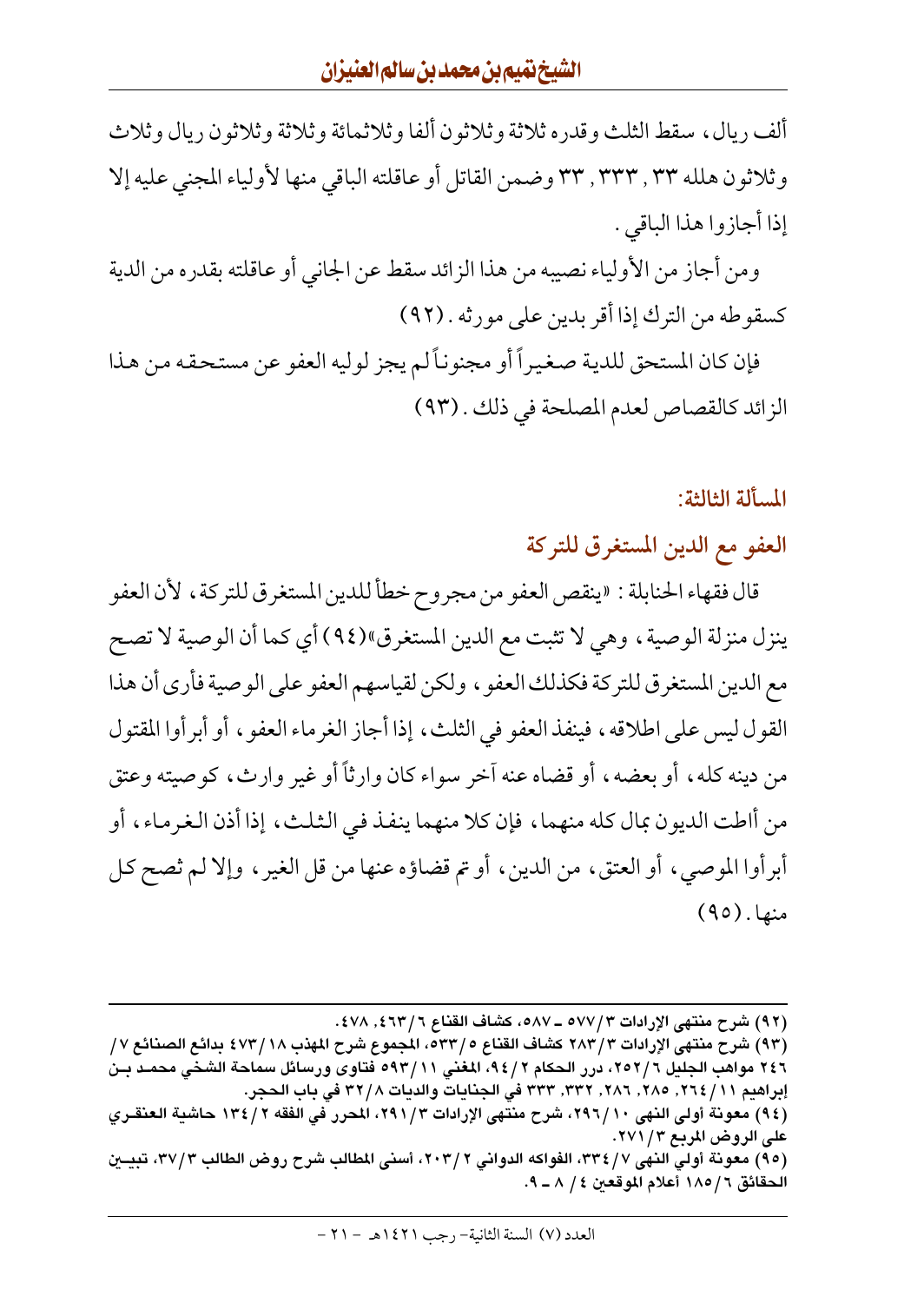٤ \_ المسألة الرابعة:

ابرأ المقتول القاتل أو العاقلة من الدية أو الوصية بها للقاتل:

إن ابرأ المجروح القاتل من الدية الواجبة عليه في قتل الخطأ .

ـ لا الدية الواجبة على عاقلته ـ أو وصي له بها ، ثم مات بسبب جرحه السابق ، فهي لوصيته لقاتل . (٩٦) وقد اختلف أهل العلم ـ رحمهم الله في صحتها على ثلاثة أقوال كلها روايات في مذهب الإمام أحمد ـ وهي الصحة مطلقاً قبل الجرح أو بعده، وعدم الصحة مطلقاً قبل الجرح أو بعده، وصحتها بعد الجرح لا قبله، وهو الصحيح من مذهب الحنابلة ، واختاره منهم أبو الخطاب وهو قول الحسن بن صالح(٩٧) ، قال ابن قدامة(٩٨) : «وهذا قول حسن لأن الوصية بعد الجرح صدرت من أهلها في محلها ، ولم يطرأ عليها ما يبطلها ، بخلاف ما إذا تقدمت فإن القتل طرأ عليها فأبطلها ، لأنه يبطل ما هو آكد منها» .

وهذا هو الراجح قياساً على أن القتل يمنع الإرث، وعلى بطلان التدبير بالقتل الطاريء عليه ، وهذا متحقق في القتل الطاريء على الوصية ، بخلاف القتل قبلها ، ولرضا الموصى بالوصية للقاتل بعد صدور ما صدر منه في حقه . (٩٩)

ويعتبر هذا الابراء من الدية أو الوصية بها من الثلث على العقوب بأن عفوه يعتبر من الثلث كسائر العطايا في المرض والوصايا . (١٠٠)

ومن كل المال على القول بأن العفو يجوز في جميع المال . (١٠١)

أما إن أبرأ المجروح الجارح من الدية الواجبة على العاقلة لم يصح الإبراء قولاً واحداً ، لأنه ابراءه من حق على غيره، لأن الدية الواجبة على العاقلة غير واجبة، على القاتل،

- (٩٩) المصدر السابق.
- (١٠٠) كشاف القناع ٥٤٦/٥، فتاوى ورسائل سماحة الشيخ محمد بن إبراهيم ٢٢٢/٩.

(١٠١) الإنصاف ١١/١١.

<sup>(</sup>٩٦) الإنصاف ١١/١١ التوضيح في الجمع بين المقنع والتنقيح ١١٥٦/٣.

<sup>(</sup>٩٧) المغنى ٢/ ٥٢١ \_ ٥٢٢، الإنصاف ٢٣٣/ ٧/ ١١، المحرر في الفقه ١ / ٣٨٣ المجموع شرح المهذب ١٥ / ٤١٧ ١٨٤، بدائع الصنائع ٣/ ٣٣٩، المقنع ٢ / ٣٦٩، – ٣٧٠، التنقيح المشبع ١٩٦، مواهب الجلــيـل مــع الــتــاج والإكليل ٣٢٩,٨. ٢٠٥، عقد الجواهر الثمينة ٤٠٠/٢. (٩٨) المغنى ٢١/٨ \_ ٥٢٢.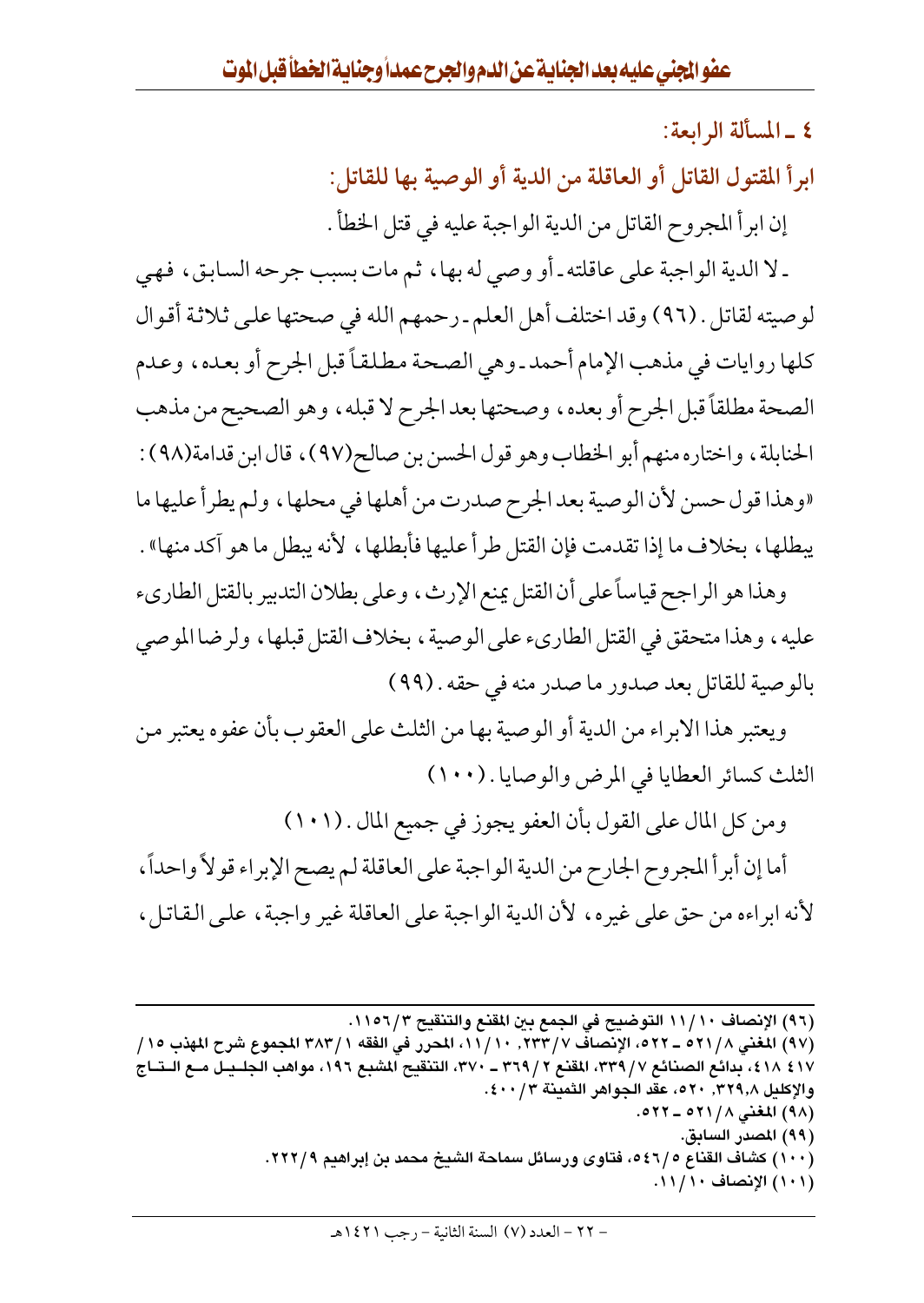فهو كما لو أبرأ عمراً من دين زيد . (١٠٢) وإن ابرأ العاقلة فيصح، لأنه أبرأها من حق عليها كالدين الواجب عليها . (١٠٣) أما إن عفا عن الجناية بأن قال عفوت عن الجناية ولم يسم المبرأ من قاتل أو عاقلة صح الابراء لانصرافه إلى من عليه الحق . (١٠٤)

## المبحث الخامس صلح المجني عليه عمداً أو خطأ عن الدم والجرح قبل الموت

يفرق بعض الفقهاء وهما الإمامان أبو حنيفة ومالك بين العفو والصلح ، فالعفو عندهما هو : التنازل عن القصاص مجاناً، والصلح هو : التنازل عن القصاص إلى الدية . (١٠٥) ويسمى بعض الفقهاء في مذهب مالك التنازل إلى الدية عفواً، وبعضهم يسميه صلحاً. (١٠٦)

وأما الإمامان الشافعي وأحمد فالعفو عندهما هو : التنازل عن القصاص إلى الدية أو مجانأ(١٠٧) . وسبب هذا الاختلاف يعود إلى اختلافهم فيما يوجبه القتل العمد، فمن يري أنه يوجب القصاص عيناً وهم أبو حنيفة ومالك في رواية وغيرهما فليس للولبي العفو إلى الدية إلا برضا الجاني وإلا فالقصاص باق، ومن يرى أنه يوجب القصاص أو الدية والخيرة للولى سواء طالب بالقصاص، أو عفا إلى الدية، أو عفا مجاناً، أو صالح على الدية بأكثر منها، وهم الشافعي في المشهور عنه وأحمد في رواية ومالك في رواية

(١٠٢) الإنصاف ١٢/١٠، كشاف القناع ٢/١٥، معونة زوليالنهي ١٠/ ٢٩٧، شرح منتهي الإرادات ٢٩١/٣، الشرح الكبير ٢٠٢/٥، الفروع ٢٧١/٥، المحرر ٢ / ١٣٤ روضة الطالبين ٢٤٥/٩. (١٠٣) المصادر السابقة. (١٠٤) شرح منتهي الإرادات ٢٩١/٣، معونة أولى النهي ٢٩٧/١٠، المحرر في الفقه ٢ / ١٣٤. (١٠٥) بدائع الصنائع ٢٩٧/٧، البحر الرائق ٣٠١/٨ - ٣٠٢، التشريع الجنائي الإســلامـي ٢ /١٥٧ ــ ١٥٨ ــ ١٦٨، القصاص في النفس ، عبدالله الركبان ١٤٨. (١٠٦) شرح الدردير ٢٣٠/٤، التشريع الجنائي الإسلامي، عبدالقادر عورة ١٥٨/٢ ـ ١٥٩. (١٠٧) القصاص في النفس ١٤٨، التشريع الجنائي الإسلامي ١٥٧/٢ ـ ١٦٨.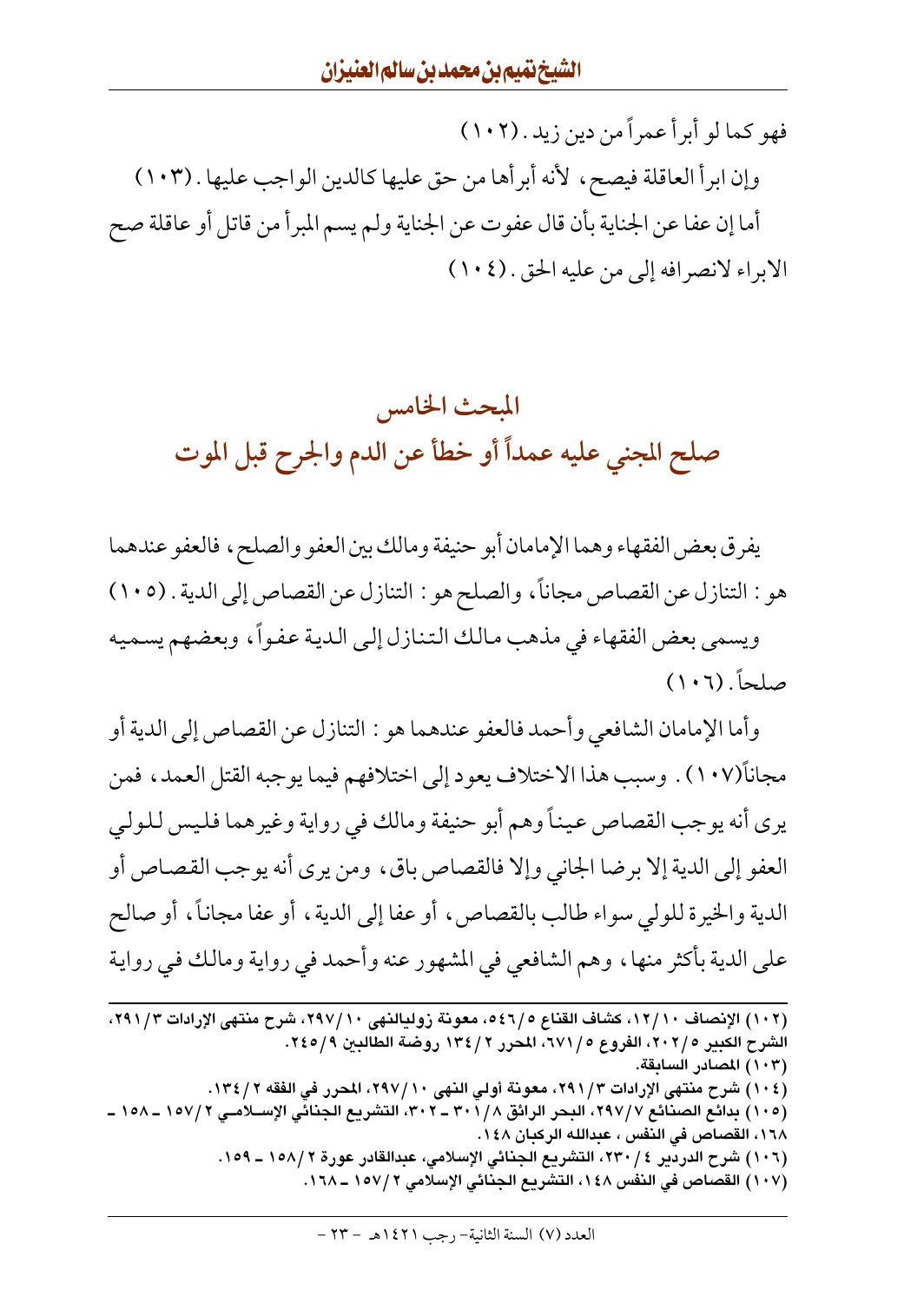أخرى، فينفذ عندهم التنازل عن القصاص إلى الدية بدون رضا الجاني بدفعها . (١٠٨) وإن الفقهاء الأحناف والمالكية تحدثوا عن صلح المجني عليه أكثر من غيرهم ولعل هذا يعود إلى تفريقهم بين العفو والصلح .

جاء في بدائع الصنائع(٩٠٩) بعد الكلام عن العفو «إن صالح ـ المجروح ـ من القطع أو الجراحة على مال، وسرى إلى النفس، فإن كان بلفظ الجناية أو بلفظ الجراحة وما يحدث منها، فالصلح صحيح، لأنه صلح عن ثابت وهو القصاص، وإن كان بلفظ الجراحة ولم يذكر وما يحدث منها، فالصلح لا يصح عند أبي حنيفة ، ويؤخذ جميع الدية من ماله في العمد، وإن كان خطأ يرد بدل الصلح ويجب جميع الدية على العاقلة» ا. هـ. وجاء في مواهب الجليل مع التاج والإكليل(١١٠) ما ملخصه :

إن صالح مقطوع أو مجروح على مال أخذه سواء أكثر من الدية أو أقل منها أو من أرش الجراحة ثم نزي أي «تزايد وترامي إلى الهلاك وأصله من زيادة جريان الدم» فمات فإن وقع هذا الصلح على الجرح فقط دون ما ترامى إليه ففي المسألة ثلاثة أقوال :

أحدها : أن لأوليائه القسامة والقتل وأن يردوا المال ويبطل الصلح فيرجع الجاني فيما أخذ منه .

الثاني : ليس لهم التمسك بالصلح لا في الخطأ ولا في العمد . الثالث الفرق بين العمد فيخيرون فيه ، والخطأ فلا يخيرون فيه وليس لهم التمسك به . أما إذا وقع الصلح على الجرح وما ترامي إليه : فإن كان الجرح خطأ فإما أن يبلغ الثلث أو يكون دونه ، فإن كان دونه كالموضحة فلا خلاف أن الصلح فيها على ما ترامت إليه من موت أو غيره لا يجوز ، لأنه إن مات كانت

الدية على العاقلة ، فهو لا يدري يوم صالح ما يجب عليه ، وإن وقع الصلح على ذلك فسخ متى عثر عليه واتبع فيه مقتضى حكمه لو لم يكن صلح، فإن برأ كانت عليه دية

(١١٠) ٧/ ١٦ ١٦ ــ وانظر ٢٣٠ / ٣٣٠ وانظر أيضاً عقد الجواهر الثمينة في مذهب عالم المدينة ٢٥٢/٣

<sup>(</sup>١٠٨) زاد المعاد ٢ / ١٨١ ــ ١٨٢، مغنى المحتاج ٤ /٤٨، بدائع الصنائع ٧ / ٢٤١، الشرح الكبير. ١٩٦/ ـ ١٩٧٠. بداية المجتهد ٣٠١/٢، فتح الباري ٢٠١/١٢ ـ ٢٠٩، سبل السلام ٢٤١/٣.  $.729/V(1.9)$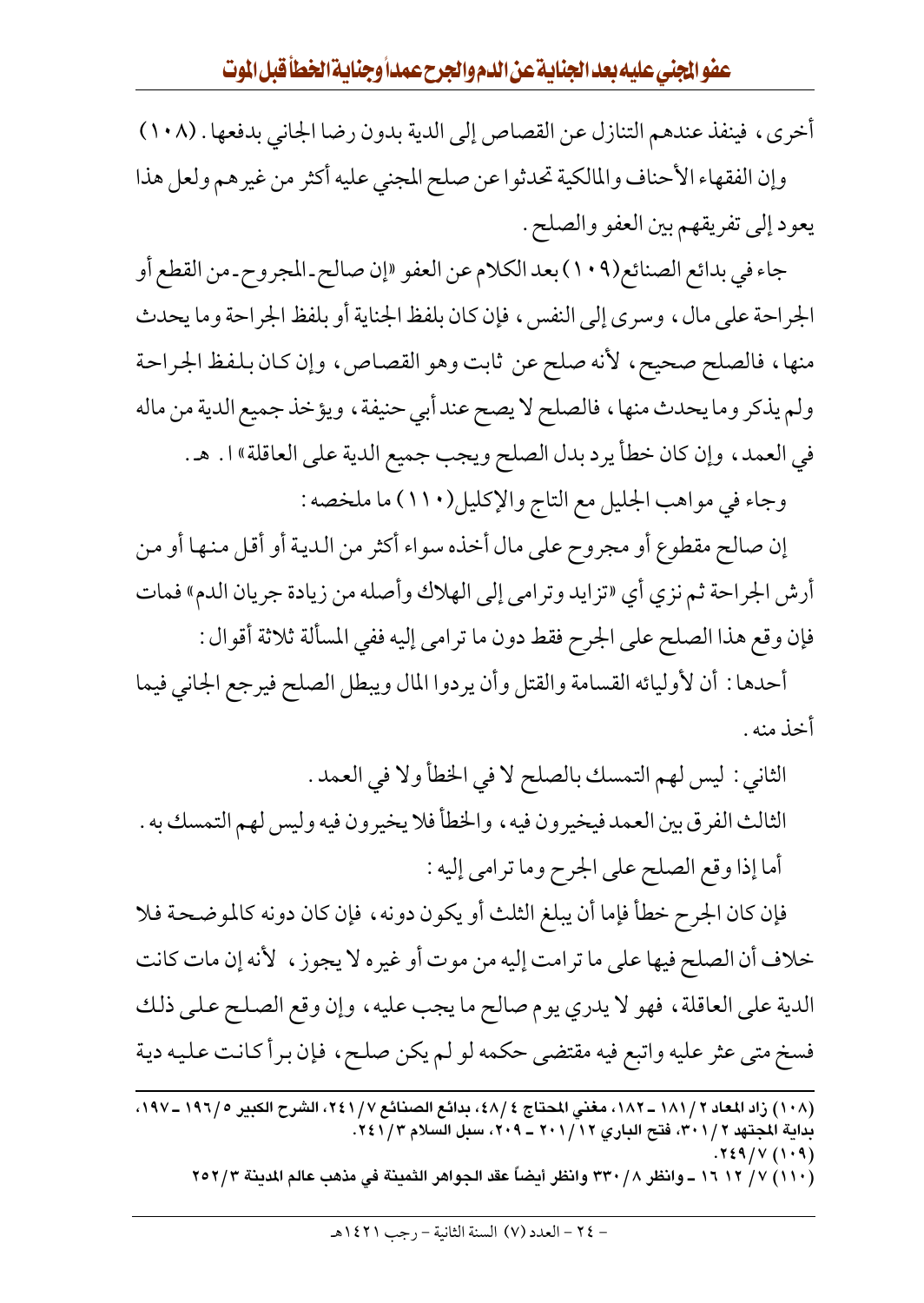الموضحة، وإن مات كانت الدية على العاقلة بقسامة .

وإن بلغ الجرح ثلث الدية ففيه قولان : أحدهما لا يجوز والثاني جائز .

أما إن كان الجرح عمداً فإما أن يوجب القصاص أو لا يوجبه ، فإن كان يوجب القصاص فالصلح فيه على وضع الموت جائز لأنه إذا كان للمقتول أن يعفو عن دمه قبل موته جاز له أن يصالح عنه بما شاء .

أما إن كان لا يوجب القصاص فإن كان الصلح على لموت فلا يجوز ولم يعرف في ذلك خلاف، وإن كان الصلح فيه على الجرح فقط دون المت فإن كان للجرح دية مسماة كالمأمومة والمنقلة والجائفة فقد أجازه ابن حبيب فقد قال في موضع : إن الصلح فيها جائز على ما ترامي إليه مما دون النفس، وقال في موضع أخر : لا يجوز فيه إلا بعينه لا على ما ترامي إليه من زيادة ، وإن كان ليس للجرح دية مسامة فلم يجز ابن حبيب الصلح إلا بعد البرء ، قال في كتاب الصلح من المدونة : «كل ما وقع به الصلح من دم عمداً أو جرح عمد مع المجروح أو مع أوليائه بعد موته فذلك لازم كان أكثر من الدية أعافاً أو أقل من الدية، لأن دم العمد لا دية فيه إلا ما اصطلح لازم عليه» وقال أيضاً : «ومن قطعت يده عـمداً فصالح القاطع على مال أخذه ثم نزى فيها فمات قفللأولياء أن يقسموا ويقتلوا ويرد المال ويبطل الصلح، وإن أبوا أن يقسموا كان لهم المال الذي أخذوا في قطع اليد، وكذلك لو كانت موضحة خطأ فلهم أن يقسموا ويستحقوا الدية على العاقلة ، ويرجع الجاني فيأخذ ماله ويكون في العقل رجل من قومه» هذا كله ورد في شرح المسألة التي هي قول صاحب المتن «وإن صالح مقطوع، ثم نزي فمات فللولي لاله رده، والقتل بقسامة كأهذهم الدية في الخطأ ثم ورد في المتن بعد ذلك مسألة أخرى وهي : «وإذا وجب لمريض على رجل جرح عمداً فصالح في مرضه بأرشه زو غيره، ثم مات من مرضه : جاز ولزم، وهل مطلقاً، أو إن صالح عليه لا ما يؤول إليه؟ تأويلان» .

قال في التاج والإكليل : قال عياض : «تأول الأكثر هذه المسألة على أن الصلح على الجراحة فقط لا على الموت، وتأولها ابن العطا على أنها على الجرح والموت معاً» وقال في التاج ما ملخصه :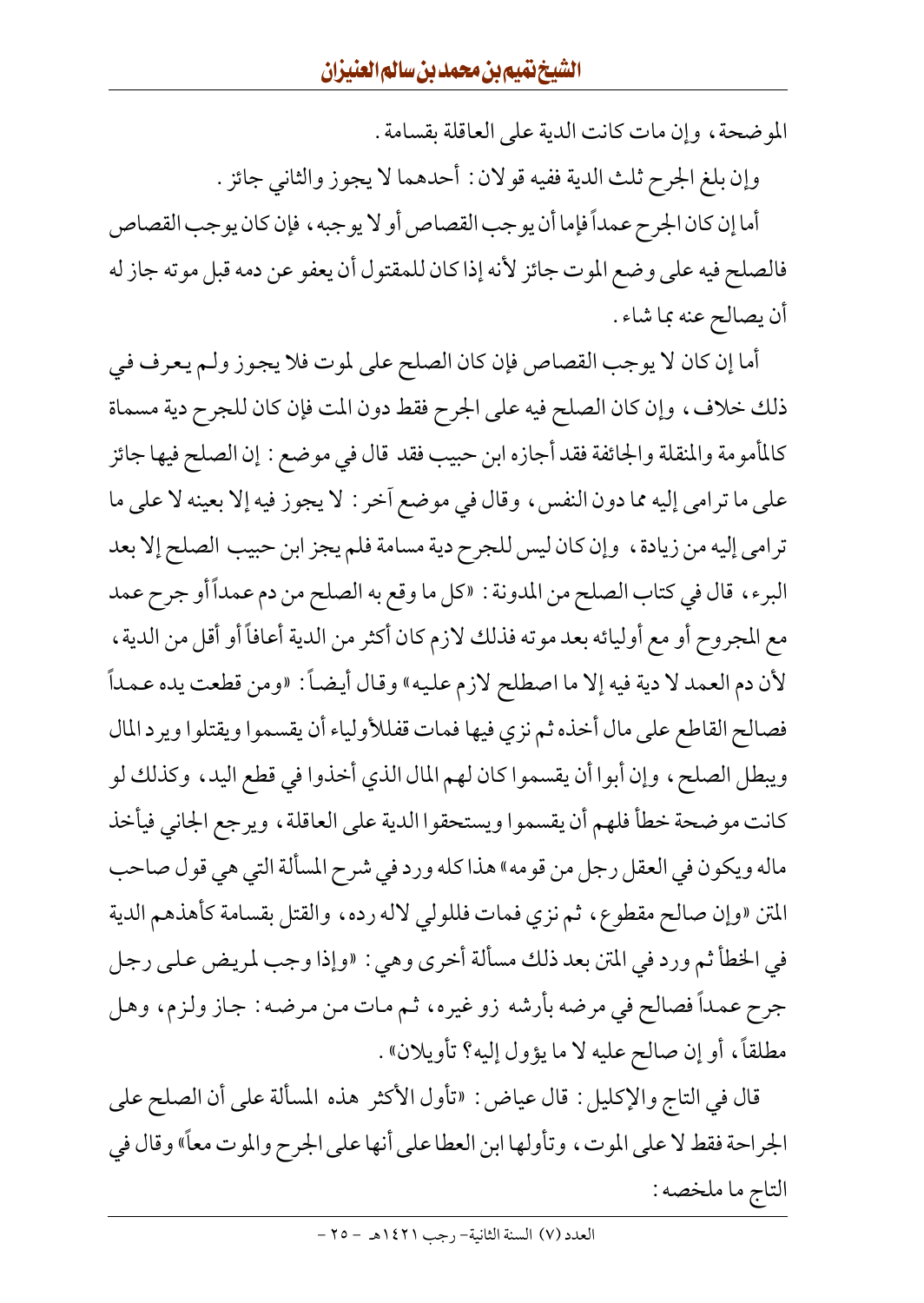إن المسألة الثانية لا تعارض المسألة الأولى، لأن المسألة الأولى وقع الصلح فيها على الجرح فقط، ثم نزى فيه ومات من الجرح، وأما المسأل الثانية فالصلح فيها وقع من المريض على جرحه عمداً ومات من مرضه لا من الجرح فالصلح فيها جائز لازم، وهل هو جائز مطلقاً سواء صالح المريض على الجرح دون ما يؤول إليه ، أو صالح عليه وعلى ما يؤول إليه فهذا التأويل الأول، وعلى هذا التأويل يجوز الصلح مطلقاً فإن وقع الصلح على الجرح فقط فمات من مرضه لزم الصلح، وإن ترامي فيه فالحكم كما في المسألة الأولى، وإن صالح عليه وعلى ما يؤول إليه لزم الصلح ، وإن نزي فيه ومات منه فلا كلام للأولياء . والتأويل الثاني : يجوز صلحه إذا كان على الجرح فقط، وأما إن صالح على الجرح

- وعلى ما يؤول إليه فلا يصح الصلح .
	- وعلى هذا التأويل :

إن وقع الصلح على الجرح فقط جاز ، فإن مات من مرضه لزم الصلح الورثة ، وإن ترامي في الجرح فمات فالحكم كما في المسألة الأولي ، وإن صالح عليه وعلى ما يؤول إليه فالصلح باطل ويعمل فيها بمقتضى الحكم ولو لم يكن صلح .

وبعد أن ذكر التأويل الأول قال : «وليس معنى هذا القول أنه إذا صالح على الجرح فقط ثم نزي فيه ومات أن الصلح لازم للورثة إذا لم يقل بذلك أحد فيما علمت» ثم قال بعد ذلك «وهذه المسألة أيضاً في كتاب الصلح من المدونة «وإذا وجب لمريض على رجل جراحة عمداً فصالح في مرضه على أقل من الدية أو من أرش تل الجراحة ثم مات من مرضه فذلك جائز لازم إذ للمقتول العفو عن دم العمد في مرضه وإن لم يدع مالاً» ا . هـ الملخص .

وجاء في المحلي(١١١): «عن ابن عباس في رجل قطعت يده فصالح عليها، ثم انتقضت به فمات قال : الصلح مردود ويؤخذ بالدية» وجاء فيه أيضاً(١١٢) «قال مالك : من صالح من جراحة أو من قطع، ثم مات بطل الصلح ووجب القود» .

 $.21111 (111)$ 

(١١٢) المصدر السابق.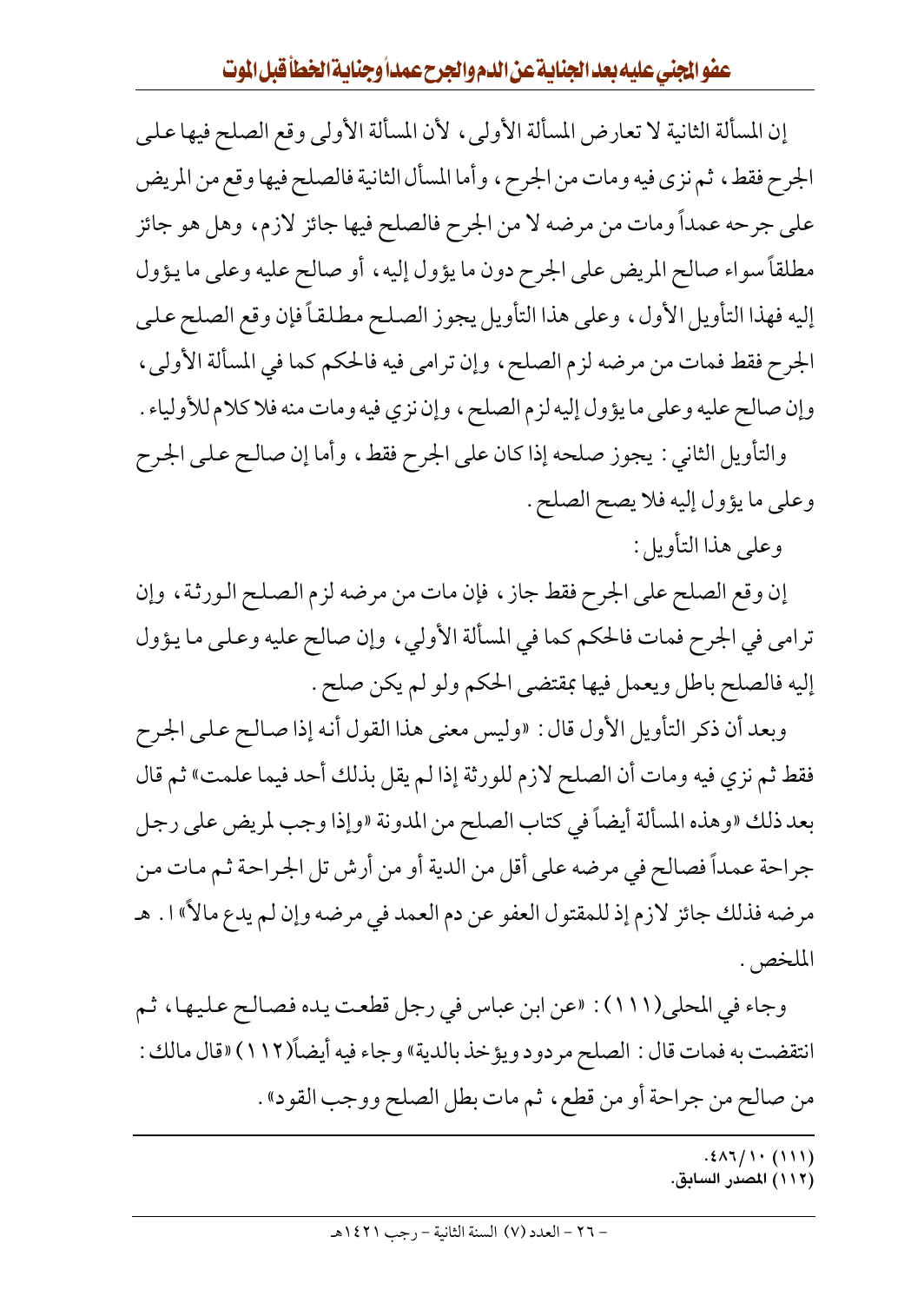وجاء في المحرر في الفقه(١١٣): «ولو صولح عن الجراحة بمال، أو قال في العمد: عفوت عن قودها على ديتها ، أو لـم يقل على ديتها ، وقلنا له ديتها ضمنت سرايتها بقسطها من الدية، رواية واحدة».

وسئل سماحة الشيخ محمد بن إبراهيم ـ رحمهما الله ـ عن إصابة مرت عليها مدة طويلة ولم يندمل وطلب الطرفان الصلح فأجاب بقوله «لا أرى بأساً بالصلح في هذه المسألة ولو لم تندلم الإصابة» . (١١٤)

هذا ما تيسر جمعه فما كان صواباً فمن الله وما كان خطأ فمن نفسي والشيطان ، والله ورسوله بريئان منه، وأسأل الله علماً نافعاً ورزقاً حسناً وعملاً متقبلاً وآخر دعوانا أن احمد لله رب العالمين» وصلى الله على نبينا محمد وعلى أله وصحبه وسلم .

#### ملخص المادة

١ ـ مشروعية العفو عن القصاص

٢ ـ العافي محسن بشرط ألا يحصل بعفوه ضرر وإلا كان ظالمًا إما لنفسه وإما لغيره .

٣ ـ صحة عفو المجنى عليه عمداً عن دمه قبل الموت على القول الراجح لإجماع أهل العلم ـ رحمهم الله ـ على أن المراد بالتصدق في قوله تعالىي ﴿ فَمِن تصدق به ﴾ أنه المقتول يتصدق بدمه .

٤ ـ صحة عفو المجنى عليه عمداً فيما دون النفس عن القود فيه قبل الموت بلفظ : «عفوت عن هذه الجناية» أو بلفظ «عن هذه الجراحة أو الشجة أو الضربة وما يحدث منها» ولا سراية له في القصاص بالاجماع لتناول لفظ الجناية أو الجراحة وما يحدث منها للقتل والقطع .

٥ ـ عدم صحة عفوه عن القود فيما دون النفس عمداً قبل الموت إذا كان بلفظ «عفوت

- $.112 / 7 (117)$
- (۱۱٤) فتاوی ورسائل سماحته ۲۹۸/۱۱.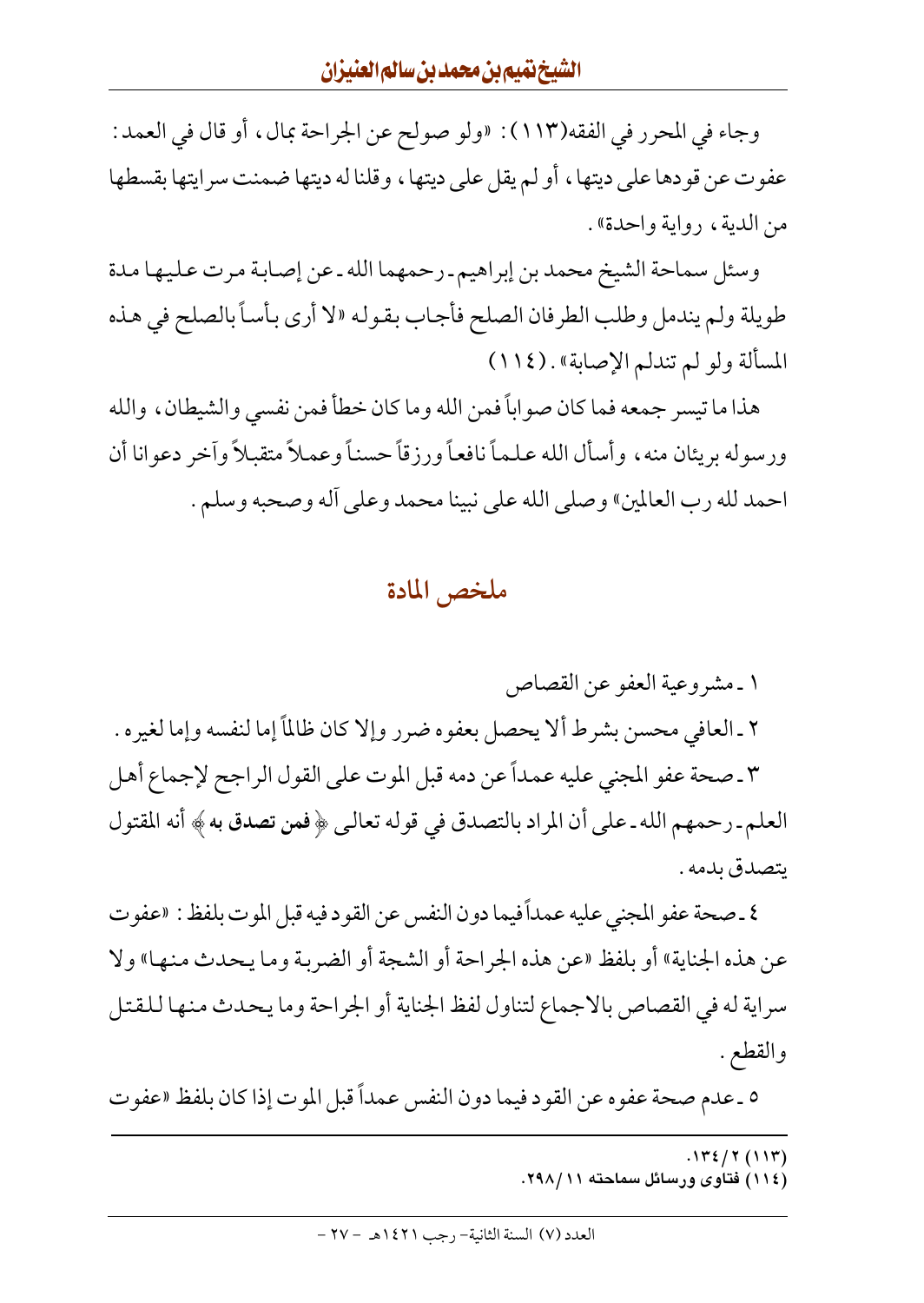عفوالجنى عليه بعد الجناية عن الدم والجرح عمداً وجناية الخطأ قبل الموت

عن هذه الجراح أو الشجة أو الضربة» ولم يقل : «وما يحدث منها» بالاجماع إذا كان الجرح مما لا يوجب القصاص لأن القصاص لم يجب في الجرح فلم يجب العفو عنه، وعلى القول الراجح إذا كان الجرح مما يوجب القصاص لأن العفو عن القود في الطرف لا في النفس .

٦ ـ أن لولي العافي القصاص من الجاني القتل للعافي عنه فيما دون النفس قبل الاندمال بالاجماع إذا كان الجرح ما لا يوجب القصاص كما مر في الفقرة السابقة وعلى القول الراجح إذا كان الجرح مما يوجب القصاص لانفراد الجناية الثانية عن الأولى واختصاص الأولى بالعفو دون الثانية .

٧ ـ صحة عفو المجنى عليه خطأ عن هذه الجناية قبل الموت بناء علىي أن الدية تحدث على ملك الميت ومن جملة تركته وتنفذ منها وصاياه وتقضى منها ديونه وأن الدية تدخل في الوصية على قول الراجح لاتفاق أهل العلم على تجهيز الميت من ديته إن استلمت قبل تجهيزه .

٨ ـ مقدار ما يجوز فيه عفو المجنى عليه خطأ عن جناية الخطأ قبل الموت من ثلث المال إن كان مريضاً مرض الموت المخوف أو صار صاحب فراش على القول الراجح وإلا فمن رأس المال إن كان صحيحاً أو مريضاً غير مرض الموت سواء كان مخوفاً أو غير مخوف .

٩ ـ يعتبر خروج هذا العفو عنه «جناة الخطأ وسرايتها» والمشار إليه في الفقرة السابقة ـ من ثلث التركة بما فيها الدية ، فإن لم يكن له تركة سقط عن الجاني أو عاقلته ثلث الدية ولزم دفع الثلثين لأولياء المقتول إلا إذا مت إجازة هذا الزائد ممن يصح تصرفهم من الأولياء كسائر الوصايا بالمال، وأما من لا يصح تصرفه كالصبي والمجنون فلا يجوز لوليه العفو عن مستحقه من الزائد .

١٠ ـ ينفذ عفو المجنى عليه خطأ قبل موته مع الدين المستغرق للتركة في الثلث فقط كالوصية إذا أجازه الغرماء أو ابرأوا المقتول من دينه أو قضاه عنه آخر .

١١ ـ ابراء المجروح لقاتله من الدية الواجبة عليه أو الوصية له بها وصية لقاتل تصح إذا كانت بعد الجرح لا قبله على القول الراجح وهو الصحيح من مذهب الحنابلة قياساً على - ٢٨ - العدد (٧) السنة الثانية - رجب ١٤٢١هـ